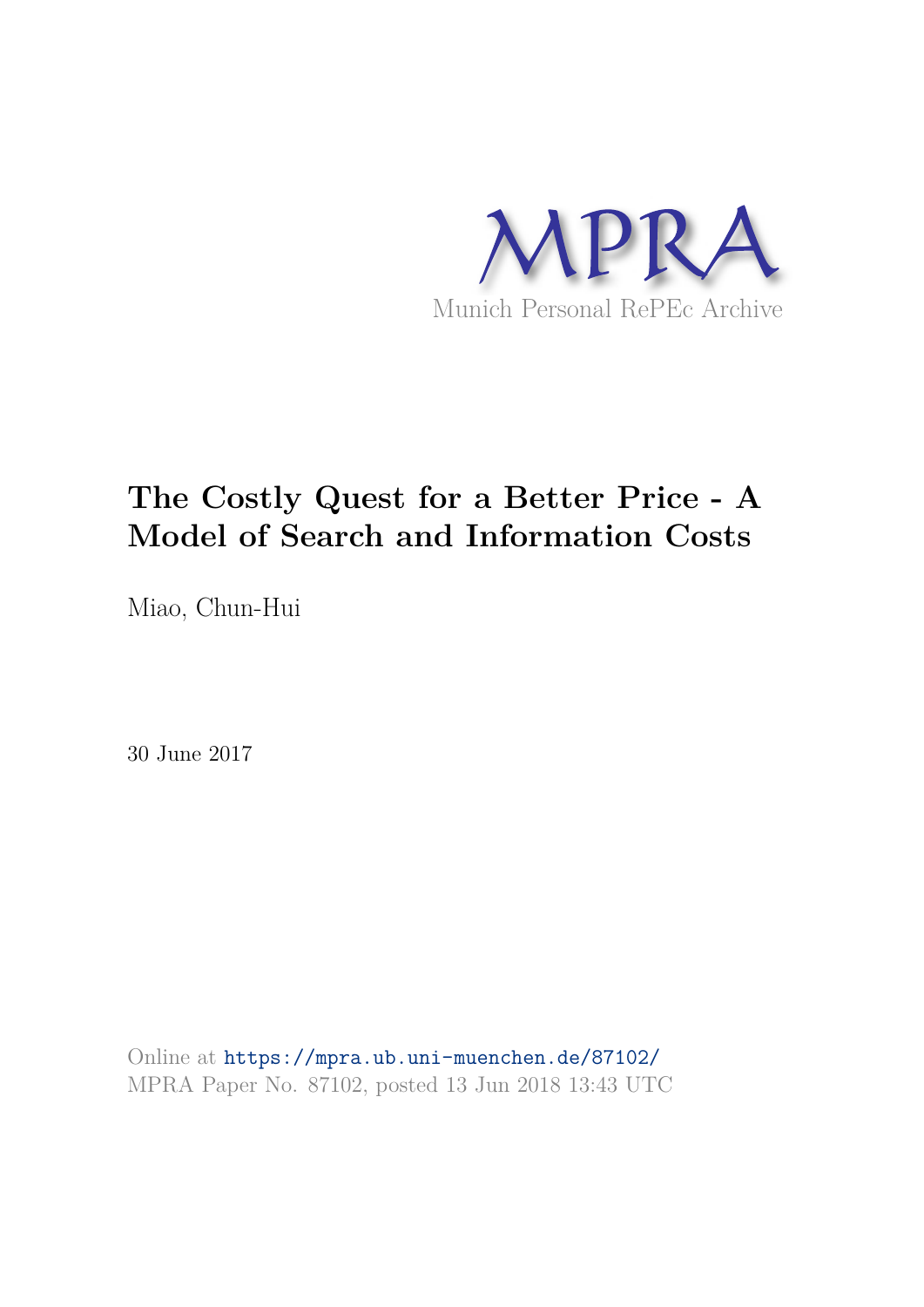# The Costly Quest for a Better Price - A Model of Search and Information Costs

Chun-Hui Miao

#### Abstract

In many markets, consumers obtain price quotes before making purchases. This paper considers a fixed-sample size model of consumer search for price quotes when sellers must spend resources to learn the costs of providing goods/services. It is found that (1) even with ex ante identical consumers and sellers, there is price dispersion in the equilibrium; (2) despite price dispersion and zero search costs, it may be optimal to search just two sellers; (3) the optimal number of searches can increase with sellers' information costs; (4) the expected equilibrium price can decrease with consumers' search costs. (JEL D40, L00) Keywords: Price dispersion, Precontract cost, Search cost, Sealed-bid Auction.

Department of Economics, University of South Carolina, Columbia, SC 29208. Email: miao@moore.sc.edu.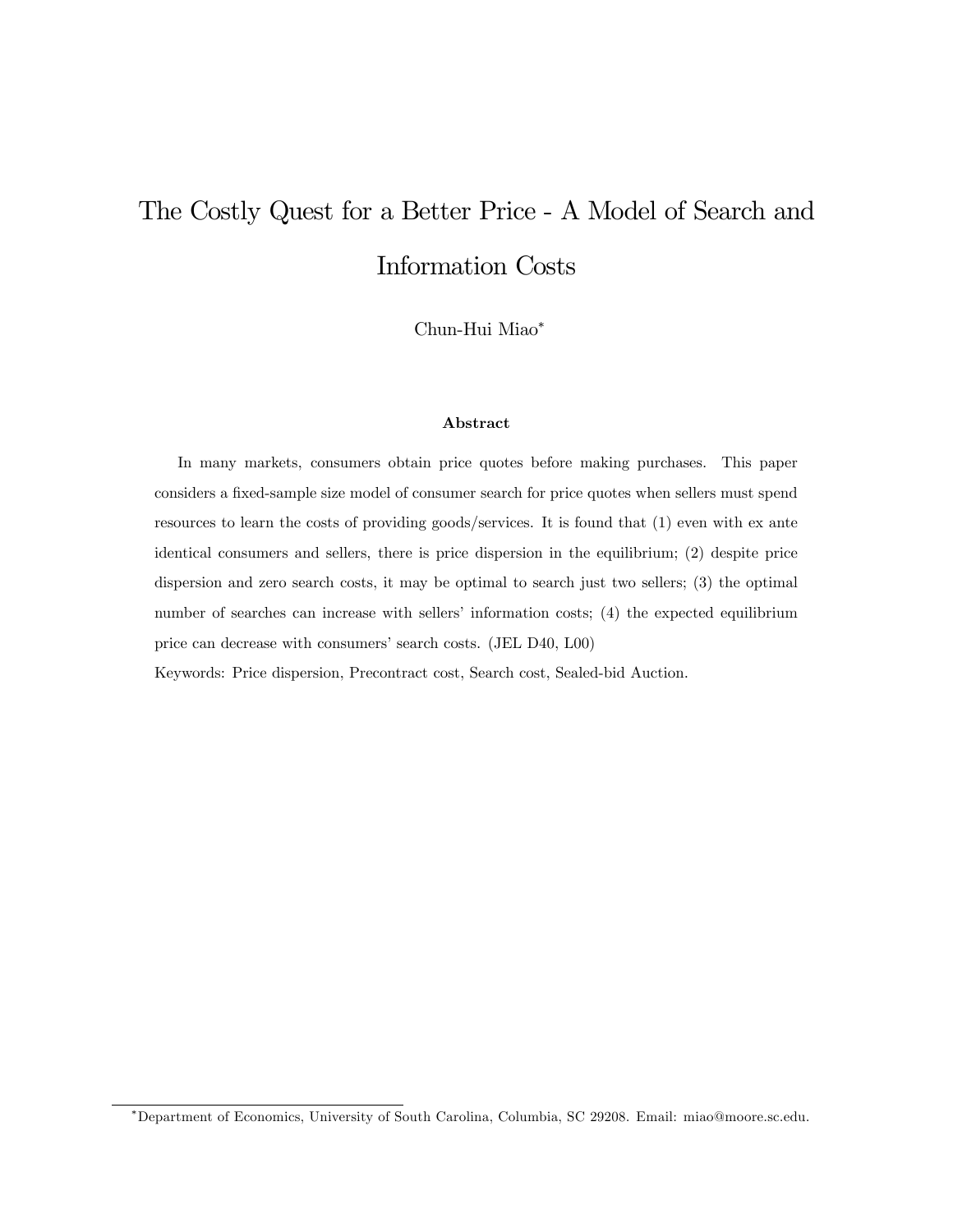In order to make informed purchase decisions, consumers search. In order to earn their business, sellers provide relevant information such as prices. The standard economic models of consumer search assume that price search is costly, but price setting is costless.<sup>1</sup> In many markets, however, even a simple price quote may involve nontrivial costs for the seller. For example, a repair shop must diagnose the problem before giving a cost estimate; a mortgage lender must evaluate a borrower's creditworthiness before issuing a rate quote; an insurance agent must assess an applicant's risk characteristics before determining the premium; a travel agent has to compare different itineraries and consult with multiple airlines before offering an airfare deal. In these markets, production costs depend on consumers' individual needs. Sellers set prices after consumer search takes place. The search process works much like a first-price sealed-bid procurement auction: each seller submits a bid without knowing his competitors' bids and the consumer pays a price equal to the lowest bid. A consumer can canvass a number of sellers, but cannot contract on any seller's effort in preparing the price quote.

This paper incorporates the above features into a model of consumer search to study the market impact of precontract costs, including consumer search cost and price setting cost. The latter cost is due to uncertainty in the production cost. As such, we call it information cost or diagnosis cost. For concreteness, consider a homeowner who asks contractors for price quotes on a repair job.<sup>2</sup> A contractor may send an unskilled worker or a skilled worker. Sending the skilled worker gives an accurate diagnosis, but is costly and potentially duplicative. The homeowner cannot distinguish the skilled from the unskilled worker. If the contractor expects the homeowner to do comparison shopping and canvass a large number of contractors, then he will be less inclined to send the skilled worker. In the equilibrium, the expected profits net of diagnosis costs from sending the skilled worker must be the same as the profits from sending the unskilled worker. This means that diagnosis costs will be built into the final price quotes. While this observation suggests an equivalence between consumer search and contractor diagnosis  $-$  both are paid by the consumer ó our analysis of the contractorís problem reveals an important di§erence: the only way to save on total search costs is to search less, but paradoxically a consumer can save on total diagnosis

<sup>&</sup>lt;sup>1</sup>It is a long tradition that began with Stigler's seminal paper (1961). More recently, a class of search models with an "information clearinghouse" assume nearly the opposite, that is, zero (marginal) search cost but positive (fixed) advertising cost (Baye and Morgan 2001).

<sup>&</sup>lt;sup>2</sup>This example is adapted from Pesendorfer and Wolinsky (2003). Their original example assumes that the costs of performing any potential services are identical, but the outcomes can be different. Our example assumes the opposite.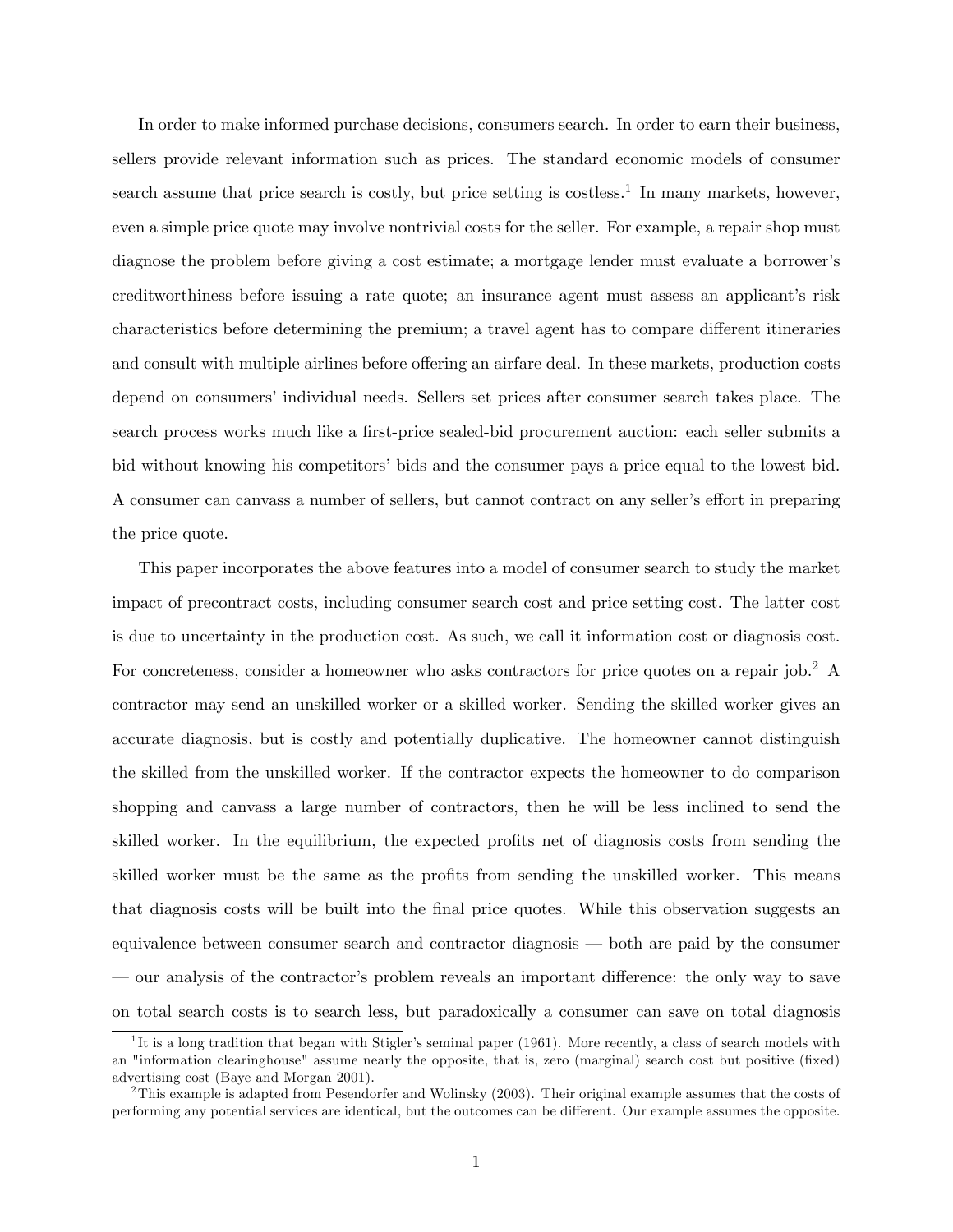costs by searching more. The latter is true if the contractors' willingness to incur diagnosis costs drops sharply when they face more competitors. Consequently, information costs and search costs can have different, even opposite, impacts on consumer search behavior. For example, the optimal number of searches is two when information costs are zero, but can be infinity when search costs are zero. More generally, while the optimal number of searches always decreases with search costs, it can sometimes increase with information costs. At the same time, price dispersion persists even with ex ante identical consumers and sellers, and even if search is costless.

The introduction of price setting costs also affects the timing of the game, which raises a commitment issue that has not been previously investigated. When prices are set upon consumer request, the game between the consumer and sellers can either be sequential in nature, or simultaneous, depending on whether the consumer can commit. If a consumer can precommit to the number of searches before sellers submit their bids, then the number of searches will be optimal, but this is not always the case. Holding constant the sellers' pricing strategies, a searcher always benefits from sampling a larger size, and therefore she cannot make a credible commitment when the number of price quotes is private information. In this setting, we Önd that the expected price can decrease with search costs. Moreover, consumers may engage in excessive search that is detrimental to their own welfare.

This paper contributes to the understanding of transaction costs. Dahlman (1979) classifies transaction costs into three categories based on the stages of a contract: search and information costs (precontract), bargaining and decision costs (contract), policing and enforcement costs (postcontract). While the impact of consumer search costs on market outcome has been extensively studied,<sup>3</sup> its interaction with sellers' information costs has so far received scant attention. A notable exception is French and McKormick (1984), whose informal analysis of the service market anticipates many of the themes explored in this paper. After showing that the winner's expected profit equals the sum of his competitors' sunk costs of bid preparation under a free-entry condition, they argue that consumers indirectly pay for sellersí information costs. The focus of their paper,

<sup>3</sup> See Anderson and Renault (2017) for a recent survey of consumer search theories and Baye, Morgan and Scholten (2006) for an extensive review of the search literature that focuses on price dispersion.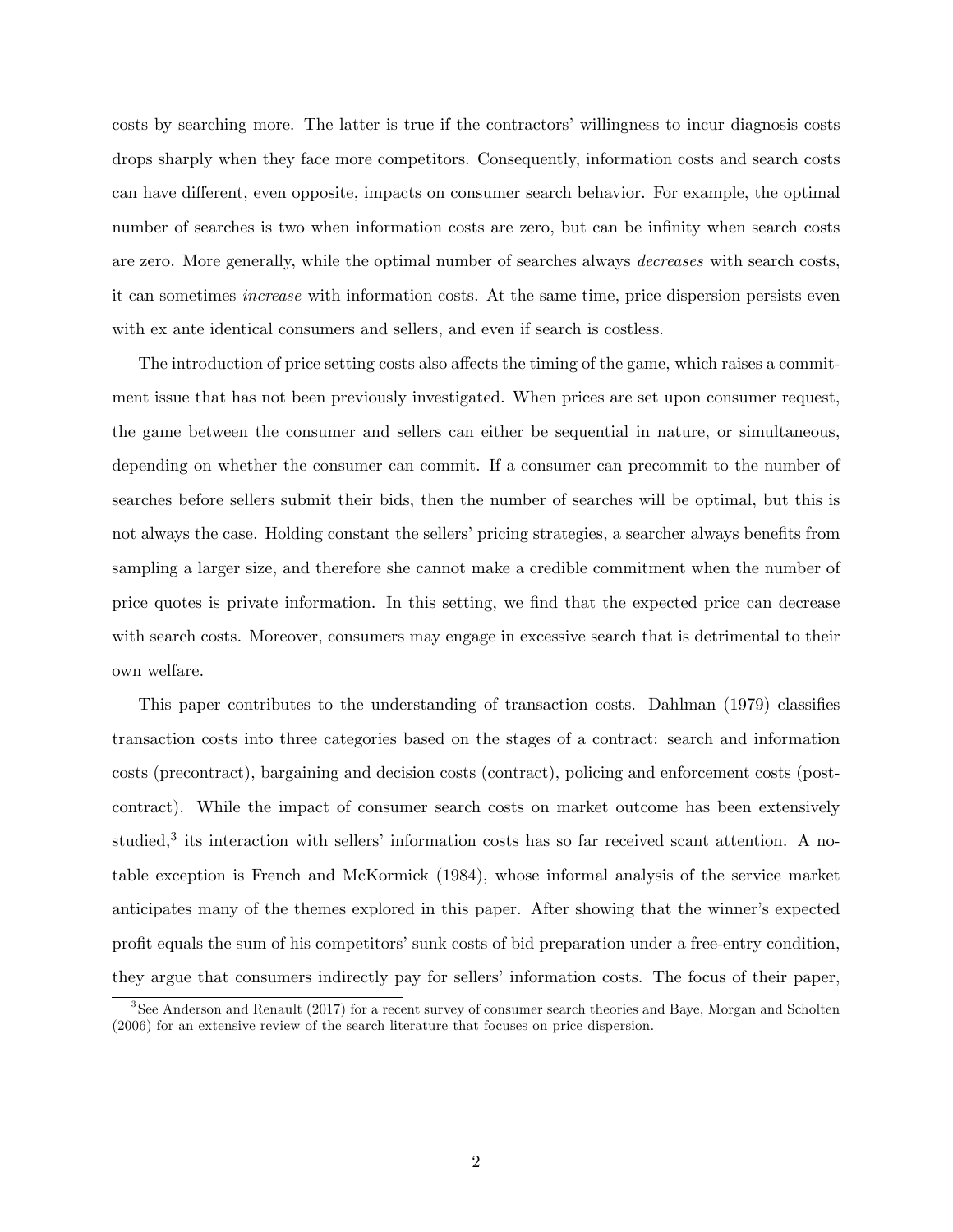however, is on sellers' marketing strategies, such as how likely sellers charge for their estimates or advertise, whereas the focus of this paper is on the problem faced by the consumer side.<sup>4</sup>

To the best of our knowledge, Pesendorfer and Wolinsky (2003) and Wolinsky (2005) are the only other papers that consider consumer search in the presence of information costs. By assuming that repair outcomes are not contractible (but price searches are costless), Pesendorfer and Wolinsky  $(2003)$  examine market inefficiencies when a consumer must rely on second opinions to pick the right contractor. Under the assumption that sellers can provide better matching via costly investments, Wolinsky (2005) shows that consumers' inability to internalize sellers' costs leads to excessive search. Despite the similarity, these two papers have a different focus than ours: they are concerned with prior information on product characteristics (so there is no price dispersion), whereas our paper is concerned with prior information on prices. Because of this difference, most of our results on prices do not exist in their models.<sup>5</sup>

The remainder of this paper is organized as follows. Section 1 introduces the model and discusses assumptions. Section 2 presents some preliminary results. Section 3 analyzes equilibrium properties and shows our main results. Section 4 concludes. Any formal proofs omitted from the main text are contained in the appendix.

### 1 The Model

A consumer is willing to pay  $v$  for a good or service (henceforth, the product), which can be provided by any one of the  $N$  sellers. In order to find the best deal, the consumer visits sellers to collect price quotes. The cost of effort for each visit is  $s$ , i.e., the search cost. Sellers face the same production cost, but it can take two values: a low cost of  $c_l$  with a probability of  $q$  or a high cost of  $c_h$  with a probability of  $1 - q$ . A seller can acquire information to learn the actual production cost at a cost of t; i.e., the information cost. Sellers are risk neutral. The values of all above variables are assumed to be common knowledge.

The game is played in the following order:

<sup>4</sup>Due to the lack of formal game-theoretic analysis, the connection between assumptions and results is somewhat opaque in their paper. For example, it is not clear whether the predicted pattern is the result of collective behavior among sellers or the noncooperative outcome.

 ${}^{5}$ For tractability, these two models make two assumptions that are somewhat unrealistic: (1) prices are set before diagnoses;  $(2)$  search costs are not paid until a contract offer is accepted.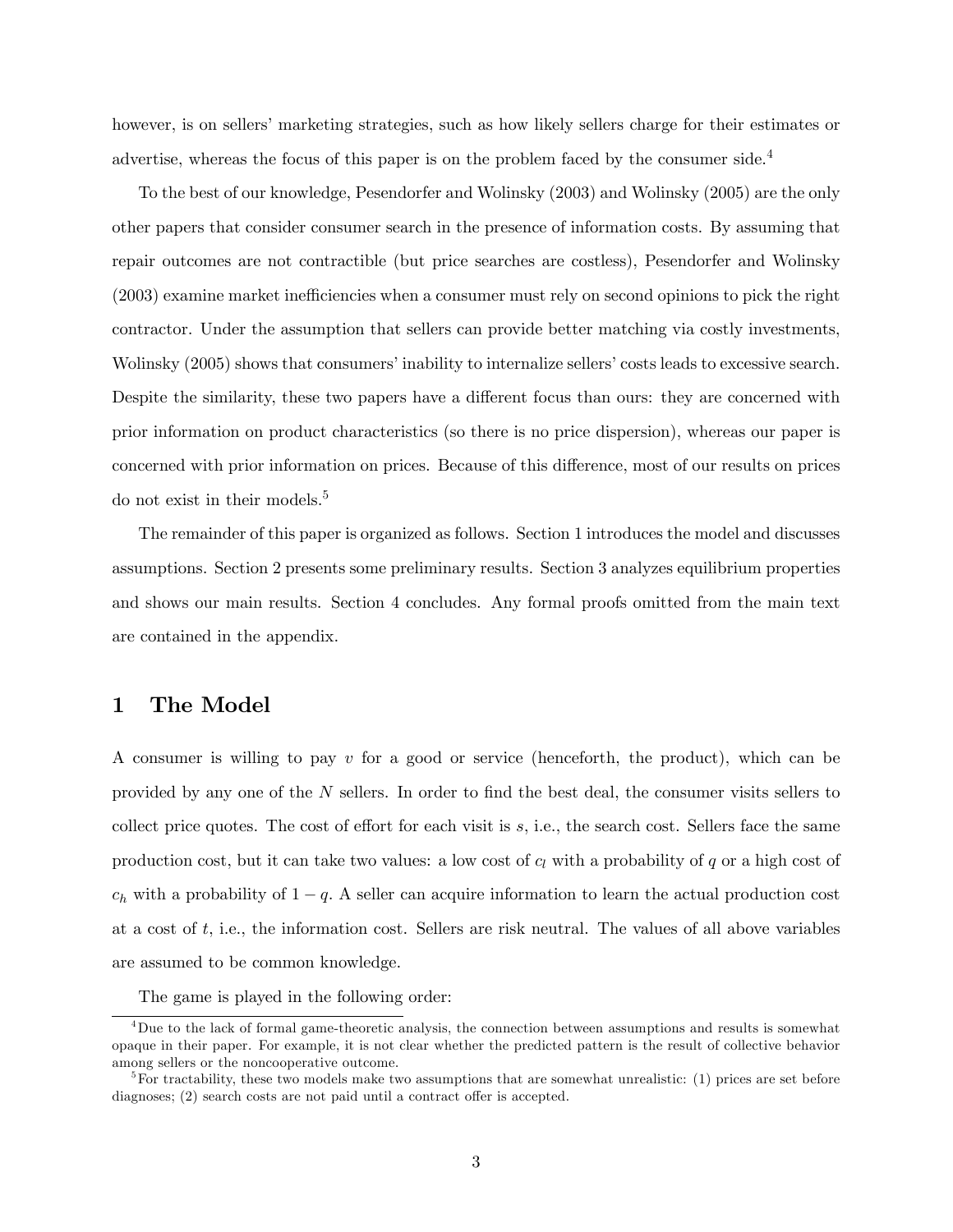- 1. The consumer requests prices quotes from  $n$  sellers;
- 2. Each seller, upon request, chooses whether to incur t to acquire information about the production cost: if a seller acquires information, it quotes a price from the distribution of either  $F_l(p)$ or  $F_h(p)$ , depending on whether the cost is  $c_l$  or  $c_h$ ; if a seller does not acquire information, it quotes a price from the distribution of  $F_b(p)$ .
- 3. After receiving all price quotes, the consumer buys from the seller that offers the lowest price.

A complete specification of the game also requires us to specify whether  $n$  belongs to the sellers information set when they compete at stage 2. If  $n$  is publicly observable, then the consumer can act as a Stackelberg leader and commit to the optimal number of searches; but if n is non-contractible private information, then the consumer and sellers will be playing a simultaneous move game. Both possibilities will be considered.

We focus on symmetric equilibria, in which sellers choose the same bidding strategy, and restrict our attention to equilibria in which the consumer uses a pure strategy, i.e., the consumer does not randomize over her number of searches. It is also not difficult to see that  $F_h(p)$  is a degenerate distribution, where  $F_h(p) = 0$  for  $p < c_h$  and  $F_h(p) = 1$  for  $p \geq c_h$ . Therefore, the equilibrium will be characterized by the consumer's choice of n and sellers' strategies in a triplet  $\{\alpha, F_l (p), F_b (p)\}\,$ where  $\alpha$  is the probability of a seller choosing to acquire information about the production cost,  $F_l(p)$  is the cumulative distribution function of price quote when a seller learns that the production cost is low, and  $F_b(p)$  is the distribution function when a seller submits a "blind" quote. Sellers use pure strategies in pricing if and only if price distributions are degenerate. The solution concept is a Bayesian Nash equilibrium. The consumer and sellers form beliefs about each other's strategies. In the equilibrium, their beliefs are correct.

For ease of exposition, we impose the following restrictions on parameter values. First, we assume that  $s \ll v$  so that it is never optimal for the consumer to search just one seller, in which case she minimizes the total search costs but has to pay a monopoly price for the product. Second, we assume that the pool of sellers is so large that the consumer's number of searches is never constrained by the number of sellers. These restrictions cut down the number of cases we have to consider and allow us to focus on only the nontrivial cases, but they do not change any of the qualitative results.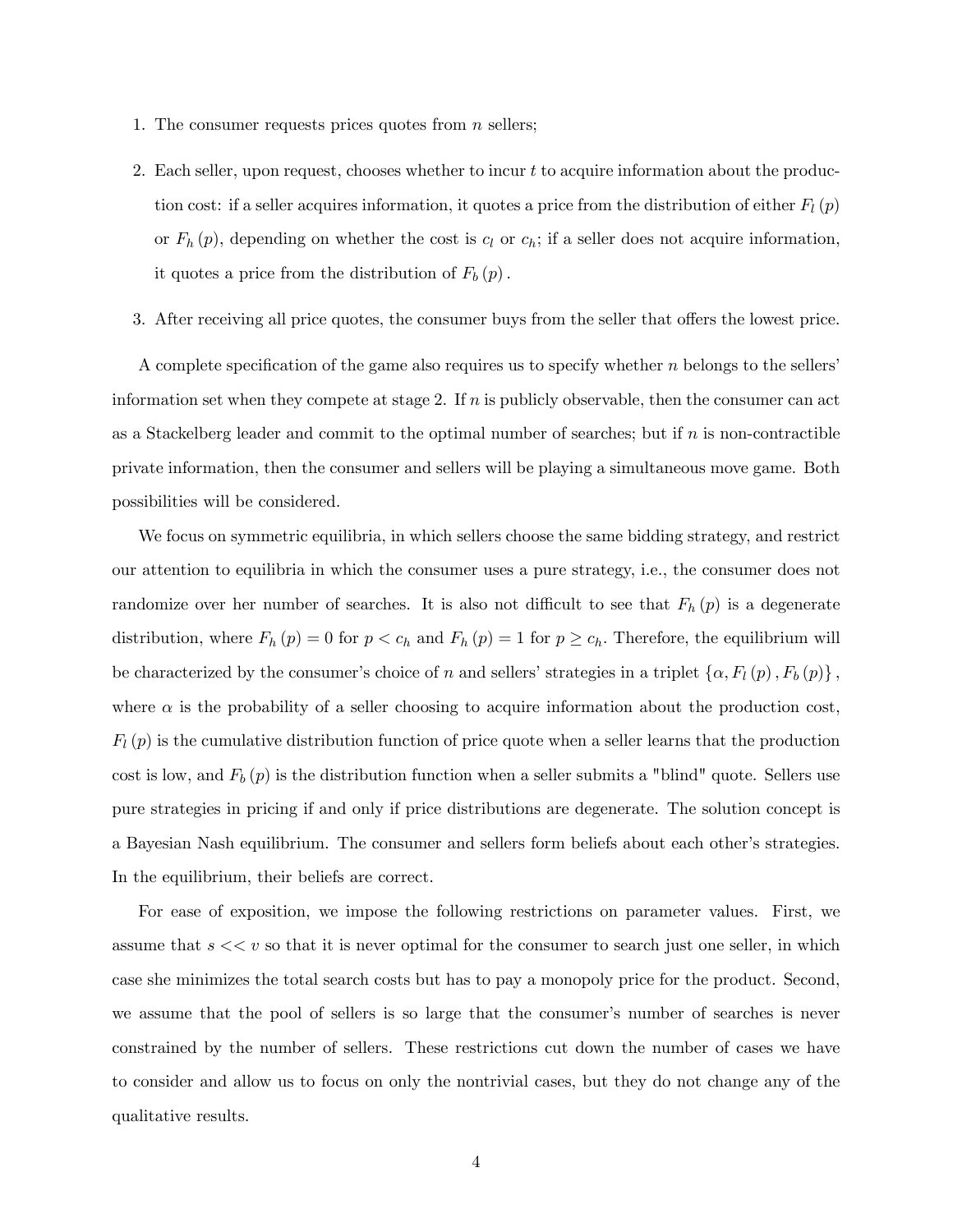#### 1.1 Discussion of Assumptions

In order to keep the model tractable and have a stark contrast with the existing literature, this paper has introduced a very simple model that focuses on only the most important aspects of the markets and assumes away some of the admittedly more realistic features. Here we discuss the key assumptions and justify the use of some simplifying assumptions.

Homogenous Sellers At the last stage of the game, the consumer choice is based on price only. This is a common assumption in the consumer search literature. At the same time, it is a natural assumption given the paper's focus on the transaction costs at the precontract stage. After all, without having to incur additional transaction costs at later stages, sellers can offer complete contracts that cover all aspects of the product, including design, quality, warranty, price, etc. This means that we can collapse all these variables into a single one  $-$  "price"  $-$  and assume all other aspects of the product to be uniform across sellers. Essentially, sellers can be viewed as competing in utility space.

At the bidding stage, the game is modeled as a common value procurement auction since sellers are assumed to be ex ante identical. This may not be a realistic assumption: sellers' costs are likely correlated, but not necessarily the same. Nonetheless, we make this assumption to ensure that equilibrium price dispersion cannot be attributed to different cost realizations across sellers.

The assumption of homogenous sellers is also consistent with empirical research in related markets. For example, in her study of the auto insurance market, Honka (2014) assumes that the only search dimension is the premium charged by each provider. Moreover, she reports that over 93% of consumers kept their coverage choice the same during the last shopping occasion and were searching only for the lowest premium. Similarly, in their study of the Canadian mortgage market, Allen, Clark and Houde (2014) find that contracts are homogeneous, and for a given consumer costs are mostly common across lenders due to loan securitization and a government insurance program.

Uncertainty in Production Cost The production cost is assumed to be a binary random variable for tractability. Admittedly, this is a crude assumption, but it is in line with the home repair example. For other markets, it is also relevant: a mortgage broker or an insurance agentís precontract effort involves identifying the variety of discounts available to an applicant based on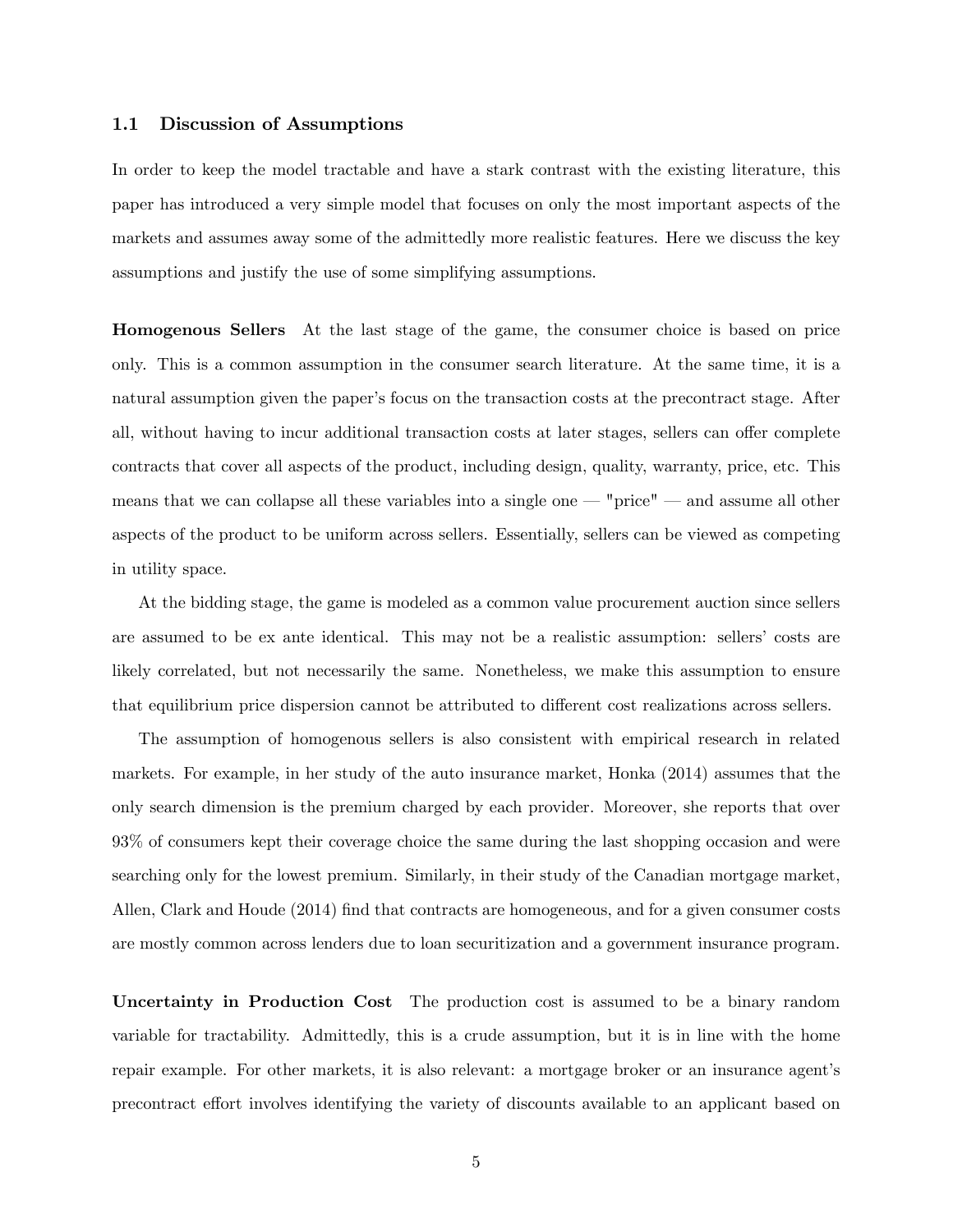her risk characteristics; a travel agent or a car dealer's effort involves finding out the existence of airline promotions or manufacturer incentives. The same assumption is also used by Pesendorfer and Wolinsky (2003). As for the source of the cost uncertainty, it can be internal, (i.e., consumer specific), or external, (e.g., due to input cost variations).

Fixed-sample Size Search There are two basic types of models used in the search literature: fixed-sample size search models assume that consumers sample a fixed number of sellers and choose to buy the lowest priced alternative, whereas sequential search models assume that consumers visit sellers one-by-one and do not stop searching until their reservation prices are met.

There are several reasons why we assume fixed-sample size search. First, existing empirical evidence suggests that Öxed-sample size search provides a more accurate description of observed consumer search behavior (De los Santos, Hortacsu, and Wildenbeest 2012, Honka and Chintagunta 2017); second, fixed-sample size search strategies can be optimal when there is a fixed-cost component to search (Hong and Shum 2006). Recall the example of a homeowner in need of repair cost estimates: if she has to take a day off from work for the visits of the contractors, then it will be more efficient to schedule the visits such that they all take place on the same day than to follow a prolonged process from sequential searches. Third, but particularly relevant to this model, costly diagnosis can lead to delay and delay is a more significant problem for sequential search than for fixed-sample size search.<sup>7</sup>

It should also be noted that there is a subtle difference between the commitment problem behind the common criticism against the fixed-sample size approach and the commitment problem highlighted in this paper. The former is about a consumer's inability to commit to the fixed-sample size *strategy* itself (Rothschild 1974), but the latter is about the consumer's inability to commit to the optimal number of searches. In economic environments where fixed-sample size search is more

 $6$ MacMinn (1980) is the first to show that equilibrium price dispersion can arise when consumers engage in fixedsample size search, but his result relies on cost heterogeneity among sellers. Burdett and Judd (1983) provides a model of equilibrium price dispersion with ex ante identical consumers and sellers. In the equilibrium price distribution, all sellers charge positive markups. A fraction of consumers visit one store and purchase, while the remaining fraction of consumers search two stores and buy from whichever offers the lower price. Janssen and Moraga-Gonzalez (2004) develop an oligopolistic version of Burdett and Judd (1983) where some consumers search costlessly. They show that the equilibrium expected price may be constant, increasing or non-monotonic in the number of sellers, depending on the equilibrium consumers' search intensity and the existing number of sellers. In particular, they find that duopoly yields identical expected price and price dispersion but higher welfare than an infinite number of sellers.

<sup>&</sup>lt;sup>7</sup>In the same vein, Morgan and Manning (1985) and Janssen and Moraga-Gonzalez (2004) argue that fixed-sample size search is more appealing when a consumer needs to gather price information quickly.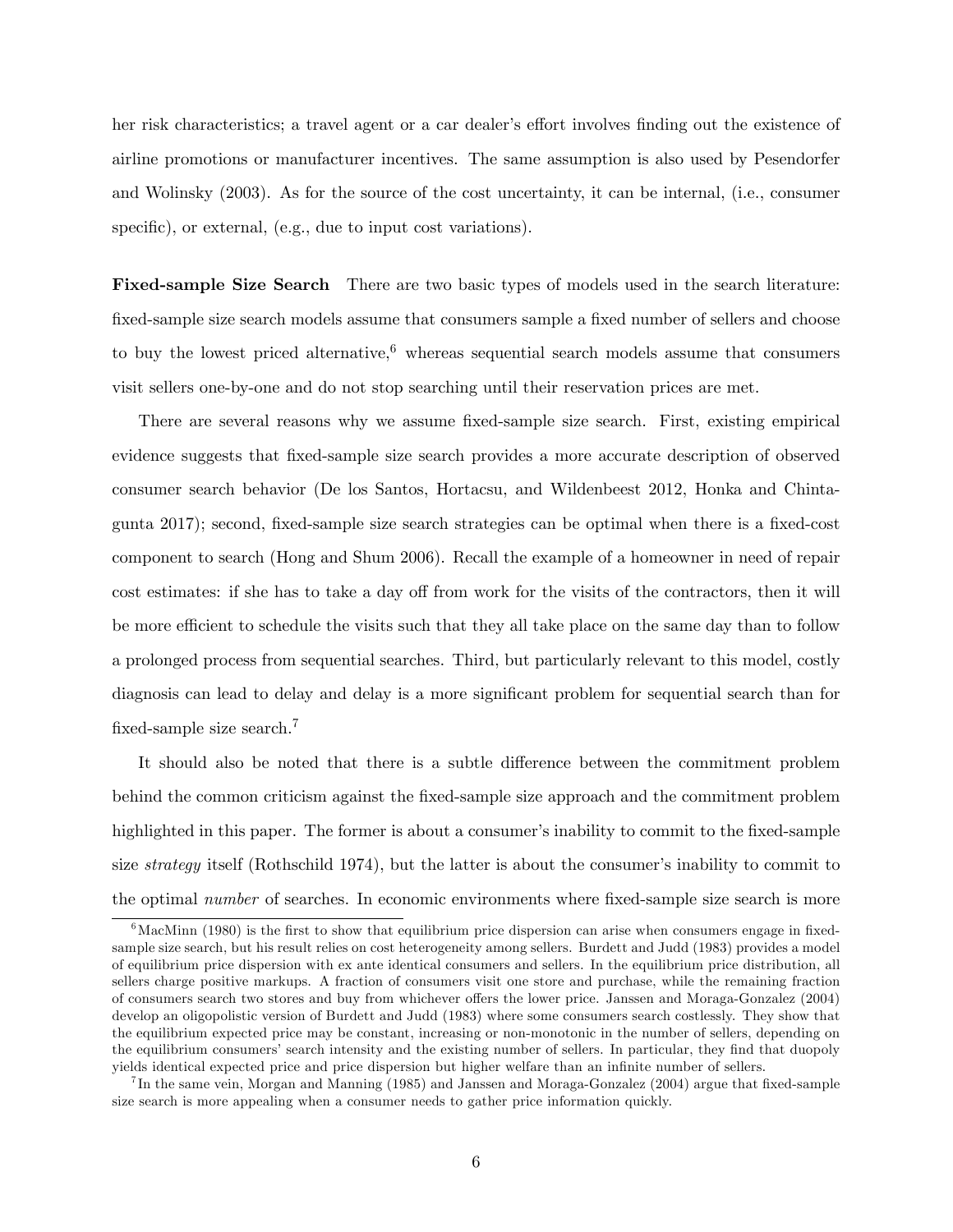advantageous than sequential search, the issue of commitment to strategy does not bite, but the issue of commitment to the number of searches remains.

Estimation Fee A problem highlighted in this paper is that sellers cannot be compensated directly for their precontract efforts. One may wonder whether charging consumers an estimation fee will solve the problem. In fact, a large part of French and McKormick's discussion centers around the use of an estimation fee to recoup the costs of sellers' efforts. There are two reasons why the current model does not include an estimation fee. First, as emphasized by Pesendorfer and Wolinsky  $(2003)$ , the diagnosis and estimation of the repair cost is a type of "credence" service  $-$  the sellers' diagnosis effort and outcome are unobservable and thus incontractible. Second, French and McKormick's discussion is based on the assumption that a repair shop has some captive consumers due to prohibitively high search costs  $\sim$  who will choose to pay the estimation fee even if other repair shops can provide costless estimates.<sup>8</sup> In the current model, as long as estimation fees are public, all sellers will end up charging zero estimation fees (or a fee equal to the diagnosis cost of an unskilled worker). The same result, based on the standard Bertrand style argument, is obtained in Pesendorfer and Wolinsky (2003) and Wolinsky (2005).

### 2 Preliminary Results

#### 2.1 A Benchmark Result

A useful point of departure is to consider what happens if  $t = 0$ , i.e., sellers can costlessly learn their production costs. This is not only the assumption of a frictionless market, but also the working assumption of almost all consumer search models. In this case, based on the standard Bertrand style argument, we can see that the prices will be set equal to the (realized) production cost as long as there are at least two sellers. A consumer cannot do better by visiting more sellers because she cannot get a better offer, nor can she do better by visiting just one seller, who will charge a monopoly price. Therefore, it is sufficient for the consumer to visit just two sellers to obtain competitive price quotes while economizing on the search costs. The consumer earns a surplus of

<sup>8</sup>One of their remarks - shops in low-income neighborhoods are more likely to charge for estimates because of potential customers' lower search costs - appears to contradict this assumption.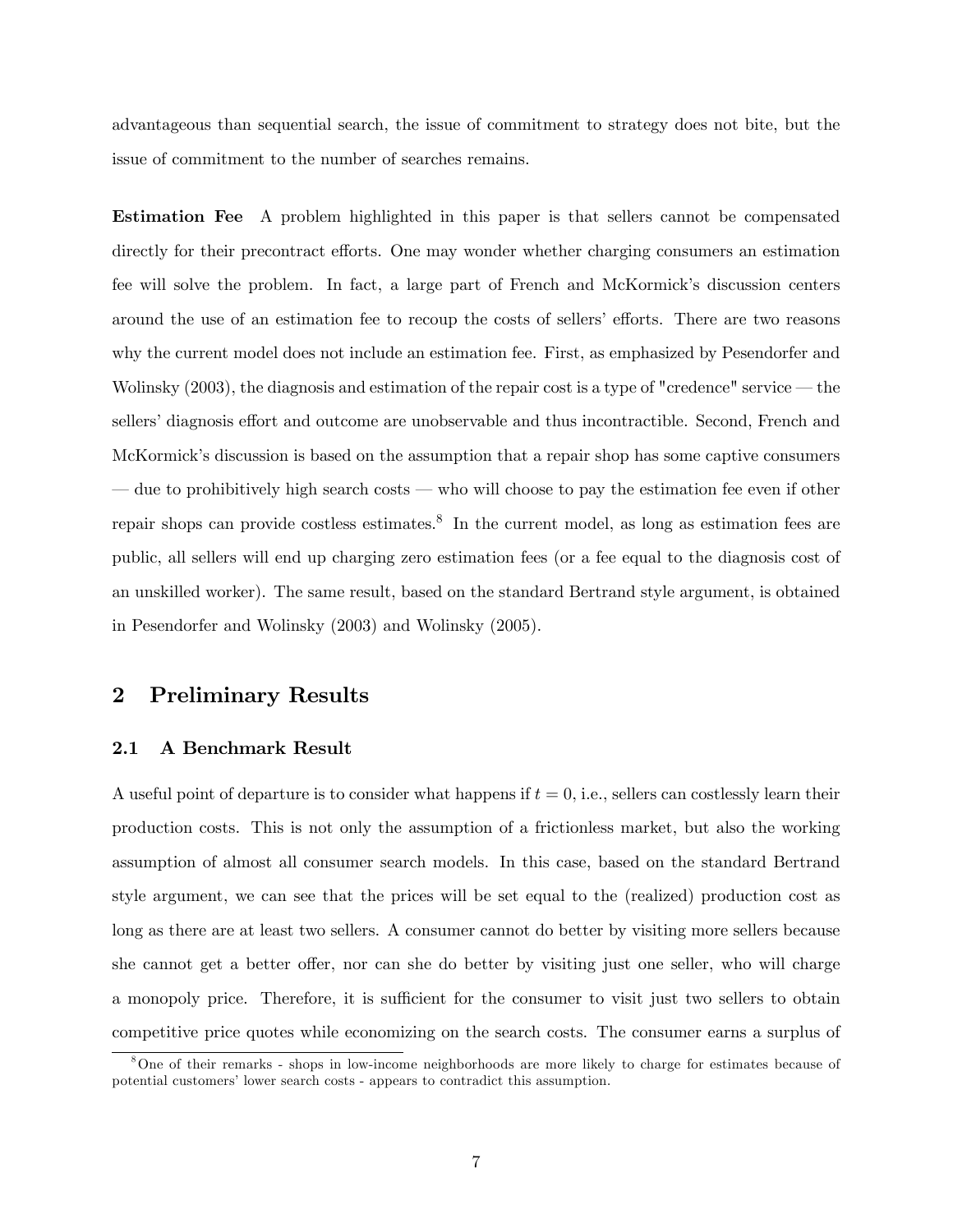$v - c_E - 2s$ , where  $c_E = qc_l + (1 - q)c_h$  is the expected production cost. This serves as a natural benchmark for the current analysis.

Zero information cost, however, is not a necessary condition for the above benchmark outcome. The same outcome can be obtained even if the information cost is positive. It is not difficult to see why: acquiring information about the production cost allows sellers to earn information rents, but it is wasteful from the consumer's point of view. If she and sellers can contract on the latter's information acquisition efforts, then the consumer can prevent sellers from earning information rents by simply requiring sellers not to acquire product cost information.<sup>9</sup> The sellers will again compete a la Bertrand, with each of them quoting a price of  $c_E$  and earning zero profits. The consumer earns the same amount of expected surplus as in the benchmark. Albeit straightforward, this result demonstrates that the information cost, in itself, does not necessarily cause welfare loss for the consumer. Rather, any loss of efficiency is due to the inability to contract on sellers' information acquisition efforts. Of course, if the cost of effort is so high that it exceeds the private value of information, which equals  $q(1 - q)(c_h - c_l)$ , then neither seller will make an effort even if they are not contractually precluded from doing so.

In all above cases, consumer surplus is maximized when the consumer obtains two competing price quotes. There is no further gain from requesting additional price quotes.<sup>10</sup> Therefore, it does not matter whether the consumer can commit. Accordingly, we summarize the results in the following proposition:

**Proposition 1** Regardless of whether the number of price quotes is publicly observable or noncontractible private information, consumer surplus is maximized in the unique equilibrium if either (i)  $t = 0$ ; or (ii)  $t \ge q(1 - q)(c_h - c_l)$ , or (iii) the consumer and sellers can contract on the information acquisition effort. In all three cases, the optimal number of searches is two.

 $9$ This requirement may not work if the consumer has private information, which can potentially lead to an adverse selection problem. Here we assume away consumer private information on the ground that sellers have more expertise than consumers in the relevant markets.

 $10$  In the case of private information, there will be savings from requesting one fewer price quote so the consumer might randomize between searching once and twice, giving rise to the same result as in Burdett and Judd (1983), but this possibility is ruled out here by the assumption that the consumer uses a pure strategy (in the number of searches).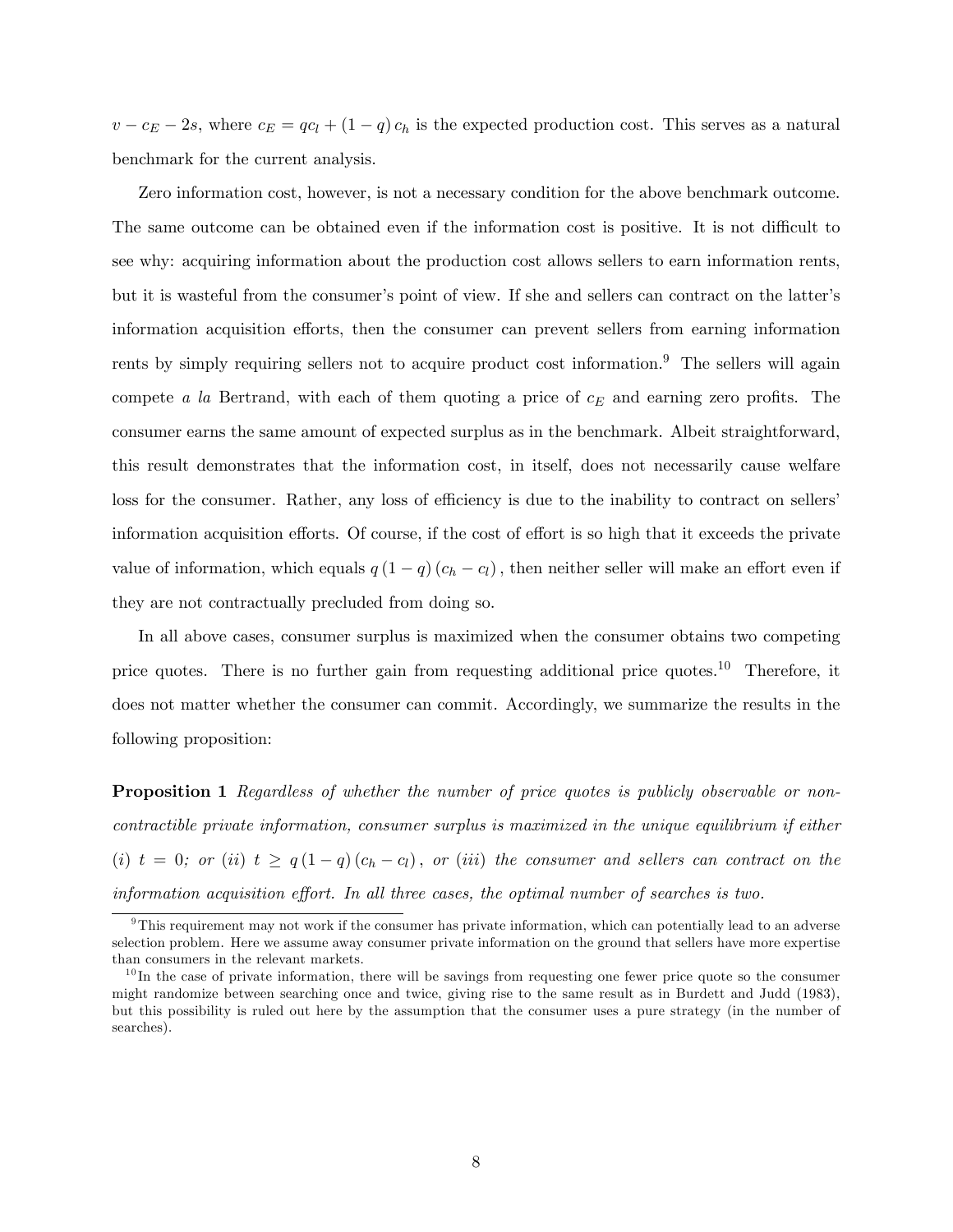Interestingly, Proposition 1 also shows that the optimal number of searches is the same for extreme values of t. This suggests that the optimal number of searches may not be monotonic in  $t$ , an observation that will be confirmed later in the analysis.

#### 2.2 The Subgame Equilibrium at the "Bidding" Stage

For the remainder of the paper, we focus on the more interesting case, in which the cost of information acquisition is small but positive, i.e.,  $t \in (0, q(1 - q)(c_h - c_l))$ . In the (stage 2) subgame, n sellers receive requests for price quotes. When deciding what price to quote, these sellers face a problem similar to a sealed-bid common value auction: each seller chooses whether or not to acquire production cost information before submitting a bid without knowing his competitorsí bids. This is not a trivial problem, because a pure strategy symmetric equilibrium does not exist.

**Lemma 1** If  $t \in (0, q(1 - q)(c_h - c_l))$ , no pure strategy equilibrium exists at the "bidding" stage in which all sellers make an effort to learn the true cost.

**Lemma 2** If  $t \in (0, q(1 - q)(c_h - c_l))$ , no pure strategy equilibrium exists at the "bidding" stage  $\emph{in which}$  no seller makes an effort to learn the true cost.

Lemma 1 and 2 imply that a symmetric equilibrium in the subgame at the bidding stage must be in mixed strategies. It involves two randomizations for sellers: first, sellers randomize between submitting an informed quote and submitting a blind quote; second, sellers randomize their price quotes. The solution is given by Lemma 3.

**Lemma 3** If  $t \in (0, q(1 - q)(c_h - c_l))$ , each seller chooses to acquire information about the production cost with a probability of  $\alpha = 1 - \left( \frac{t(1-q)}{q((c_1-c_1)(1-q))} \right)$  $q((c_h-c_l)(1-q)-t)$  $\int_0^{1/(n-1)}$ . If a seller learns that the production cost is  $c_h$ , he quotes a price of  $c_h$ ; otherwise he quotes a price according to the distribution of  $F_l(p) =$  $1 - \left(\frac{t}{q(p-c_l)}\right)$  $\sqrt{1/(n-1)}$  $\frac{m}{\alpha}$ , with  $p_l = c_l + t/q$  and  $\bar{p}_l = \frac{(1-q)c_h + q(1-\alpha)^{n-1}c_l}{(1-q) + q(1-\alpha)^{n-1}}$  $\frac{-q)c_h+q(1-\alpha)}{(1-q)+q(1-\alpha)^{n-1}}$ . If a seller does not acquire information, he quotes a price according to the price distribution of  $F_b(p)$  =  $1-\frac{\alpha}{1-\alpha}$  $1-\alpha$  $\int \int q(p-c_l)$  $(1-q)(c_h-p)$  $\left( \frac{1}{n-1} - 1 \right)^{-1}$ , with  $p_b = \bar{p}_l$  and  $\bar{p}_b = c_h$ . The expected price is  $c_E + n\alpha t$ .

Figure 1 illustrates how the information cost,  $t$ , affects price distributions. The red solid curve depicts the price distribution when  $t = 0.2 (c_h - c_l)$  and the black dashed curve when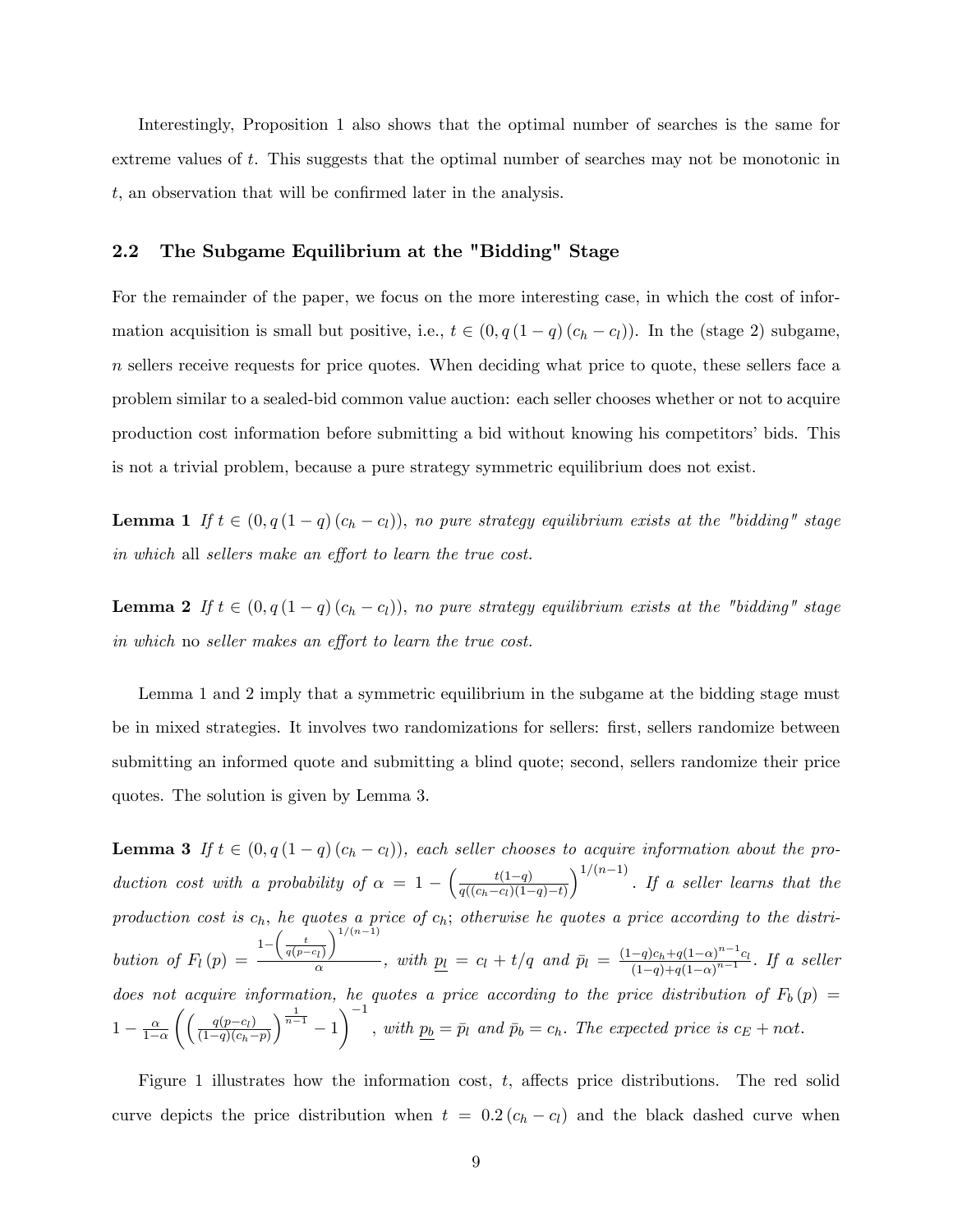$t = 0.1 (c_h - c_l)$ . For each level of information cost, there are two segments of price distributions, corresponding to informed bids and blind bids.



Figure 1: The red solid curve depicts the price distribution when  $t = 0.2 (c_h - c_l)$  and the black dashed curve when  $t = 0.1 (c_h - c_l)$ . For both,  $q = 1/2$ .

From the graph, we can see that sellers are more likely to set low blind bids when t is large. Intuitively, a larger t makes sellers less likely to acquire costly information and this gives uninformed sellers a greater chance to win. In response to that, uninformed sellers bid more aggressively. The effects of a larger t on the bidding behavior of a seller informed of a low cost, however, are more complicated: on the one hand, having fewer competing bids raises the lower bound of informed bids; on the other hand, more aggressive bidding by uninformed sellers lowers the upper bound of informed bids. Therefore, a larger t decreases the degree of dispersion in informed bids.

Lemma 3 also shows that the consumer pays for information costs indirectly in the form of a higher expected price. This gives us the basic intuition why prices can increase with the number of searches and why the consumer may want to limit her number of searches. However, this does not mean that the consumer should always search as little as possible, since a smaller number of searches will give each seller a greater incentive to earn information rents. In other words, neither total information costs nor the expected price is monotonic in  $n$ . Basically, as  $n$  increases, there are two competing effects on prices: a competitive effect that pushes down prices and a compensation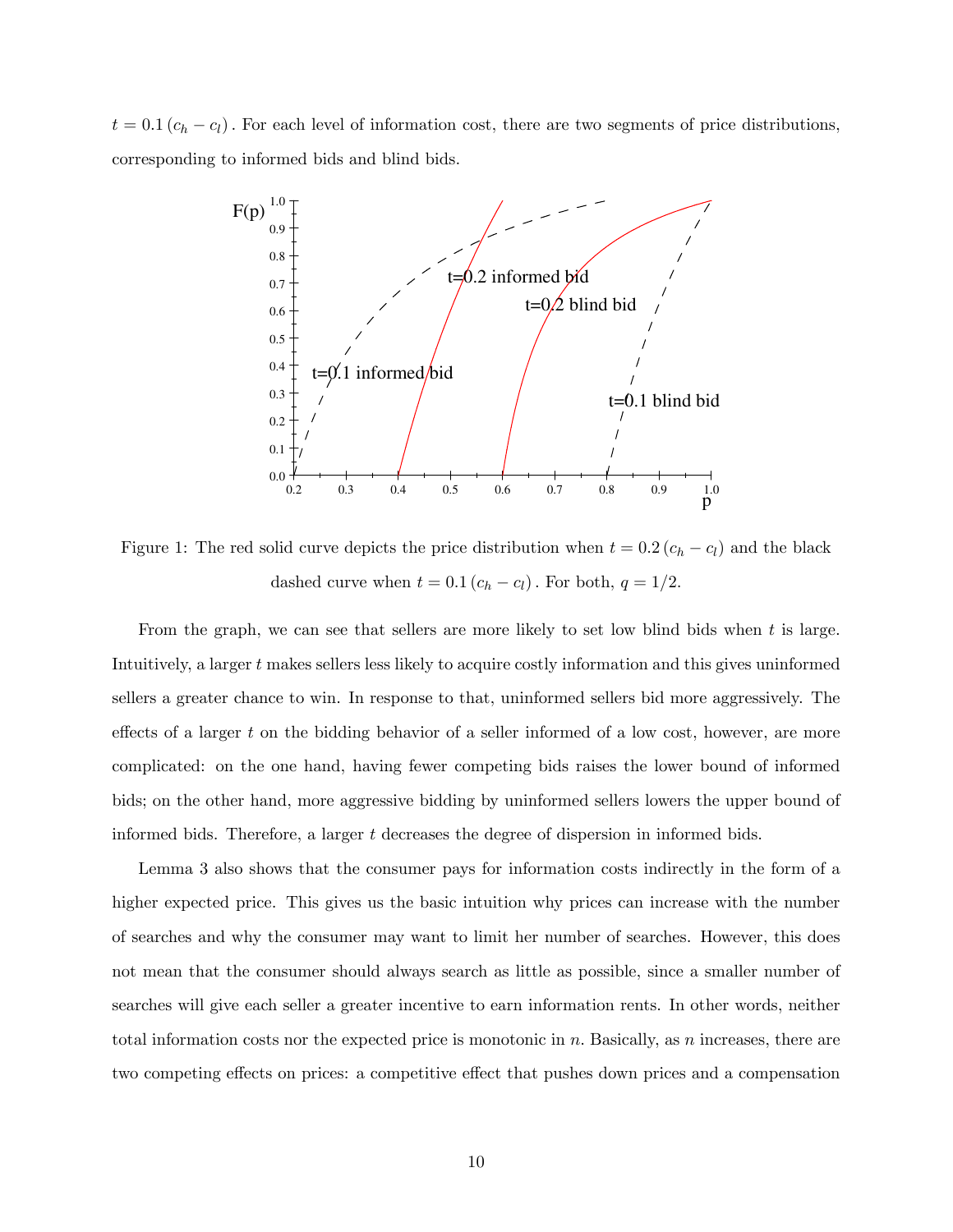effect that drives up prices. The relative importance of these two effects determines the optimal number of searches.

## 3 Equilibrium Properties

Consumer surplus is maximized in the benchmark case, but it requires the consumer and sellers to be able to contract on the latter's information acquisition effort. In reality, sellers' information acquisition effort is not verifiable so the benchmark outcome cannot be obtained. The second best outcome is for the consumer to commit to the number of searches before sellers offer competing bids. This is possible only if the number of searches is publicly observable (Bagwell 1995). Accordingly, we analyze two cases, depending on whether  $n$  is publicly observable or private information.

#### 3.1 The Number of Price Quotes is Publicly Observable

The consumer surplus can be written as  $v-c_E - \min_{n\geq 2} (\alpha t + s) n$ . Relative to the benchmark case, it is lower by  $\min_{n\geq 2} (\alpha t + s) n - 2s$ . The term  $(\alpha t + s) n$  captures the overall impact of precontract costs, including consumer search cost and seller information cost, on consumer welfare. It does not contribute to sellers' profit margin and is merely a waste caused by market frictions, but for the lack of better names we shall call it the expected markup and denote it by  $\psi(n, s, t)$ . Lemma 4 summarizes how the expected markup (essentially the negative of consumer surplus) varies with the number of searches for different combinations of parameter values. For ease of exposition, we ignore the integer constraint on  $n$  in this section.

**Lemma 4** For given values of s and t, let  $\psi(n) = \psi(n, s, t) = (\alpha t + s) n$  and  $\gamma = -\ln \frac{t(1-q)}{q((c_h - c_l)(1-q)-t)}$ , (i)  $\psi(n)$  monotonically increases with n on  $(1,\infty)$  if  $1 + s/t \geq e^{\gamma-2}(4/\gamma-1)$ ; otherwise,

(ii.a) if  $s = 0$ , then  $\psi(n)$  is unimodal on  $(1,\infty);$ 

(ii.b) If  $s > 0$ , then  $\psi(n)$  has two critical points on  $(1,\infty)$ . Denote them by  $\{n_1,n_2\}$ , where  $n_1 < n_2, \psi(n)$  is maximized at  $n_1$  and minimized at  $n_2$ . If  $1 + s/t < e^{-\gamma}(2\gamma + 1)$ , then  $n_1 <$  $2 < n_2$ ; if  $1 + s/t \in (e^{-\gamma}(2\gamma + 1), e^{\gamma - 2}(4/\gamma - 1))$  and  $\gamma < 1$ , then  $n_1 < n_2 \leq 2$ ; if  $1 + s/t \in$  $(e^{-\gamma}(2\gamma+1), e^{\gamma-2}(4/\gamma-1))$  and  $\gamma > 1$ , then  $2 < n_1 < n_2$ . (*iii*) if  $n \to \infty$ , then  $\psi(n) \to ns + \gamma t$ .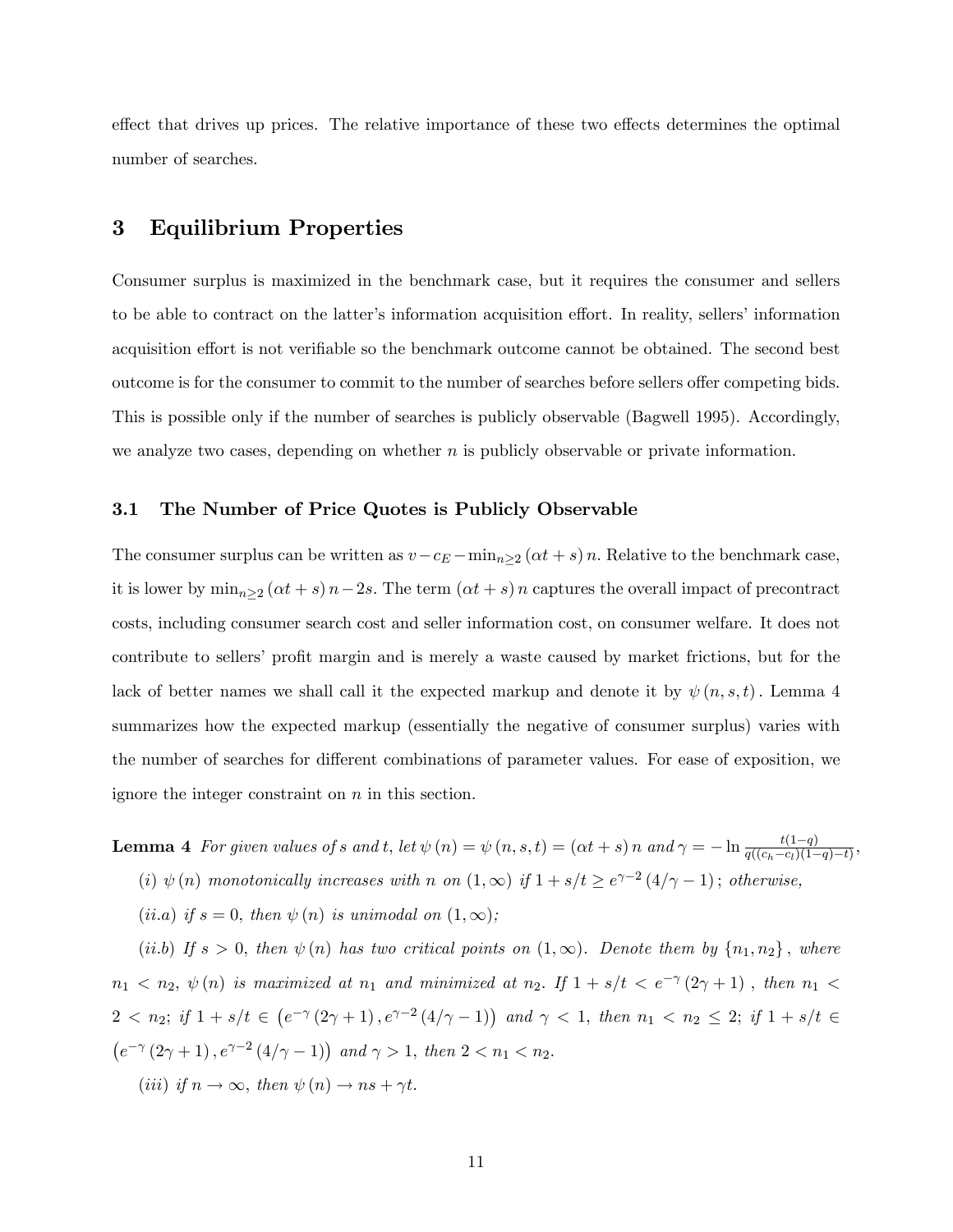According to Lemma 4, there are three possible patterns of how the expected markup varies with the number of searches. Figure 2 illustrates these possibilities. When the information cost  $t$ is small (the blue dashed curve at the bottom), the expected markup monotonically increases with n; when t is large but s is zero (the black dotted curve in the middle), the expected markup first increases with n, then decreases; when t is large and s is positive (the red solid curve at the top), the expected markup first increases, then decreases between  $n_1$  and  $n_2$ , and then increases again for  $n > n_2$ , where  $n_1$  is a local maxima and  $n_2$  is a local minima as defined in Lemma 4.



Figure 2  $(q = 1/2)$ : The expected markup as a function of n. Blue dashed  $\left(t=0.05\left(c_{h}-c_{l}\right), s=0\right),$  Black dotted  $\left(t=0.15\left(c_{h}-c_{l}\right), s=0\right),$  Red solid  $(t = 0.15 (c_h - c_l), s = 0.005 (c_h - c_l)).$ 

Hence, there are at most three candidates for the optimal number of price quotes:  $2, n_2$ , or infinity, with the last candidate, infinity, being optimal only if  $s = 0$ . Therefore, the optimal number of price quotes can simply be determined by comparing three numbers,  $\psi(2)$ ,  $\psi(n_2)$  and  $\psi(\infty)$ . The remaining difficulty is to determine  $\psi(n_2)$ , as  $n_2$  does not have an analytical solution, but we rely on studying the monotonicity and oscillation of the expected markup as a function of  $n$  to accomplish the task.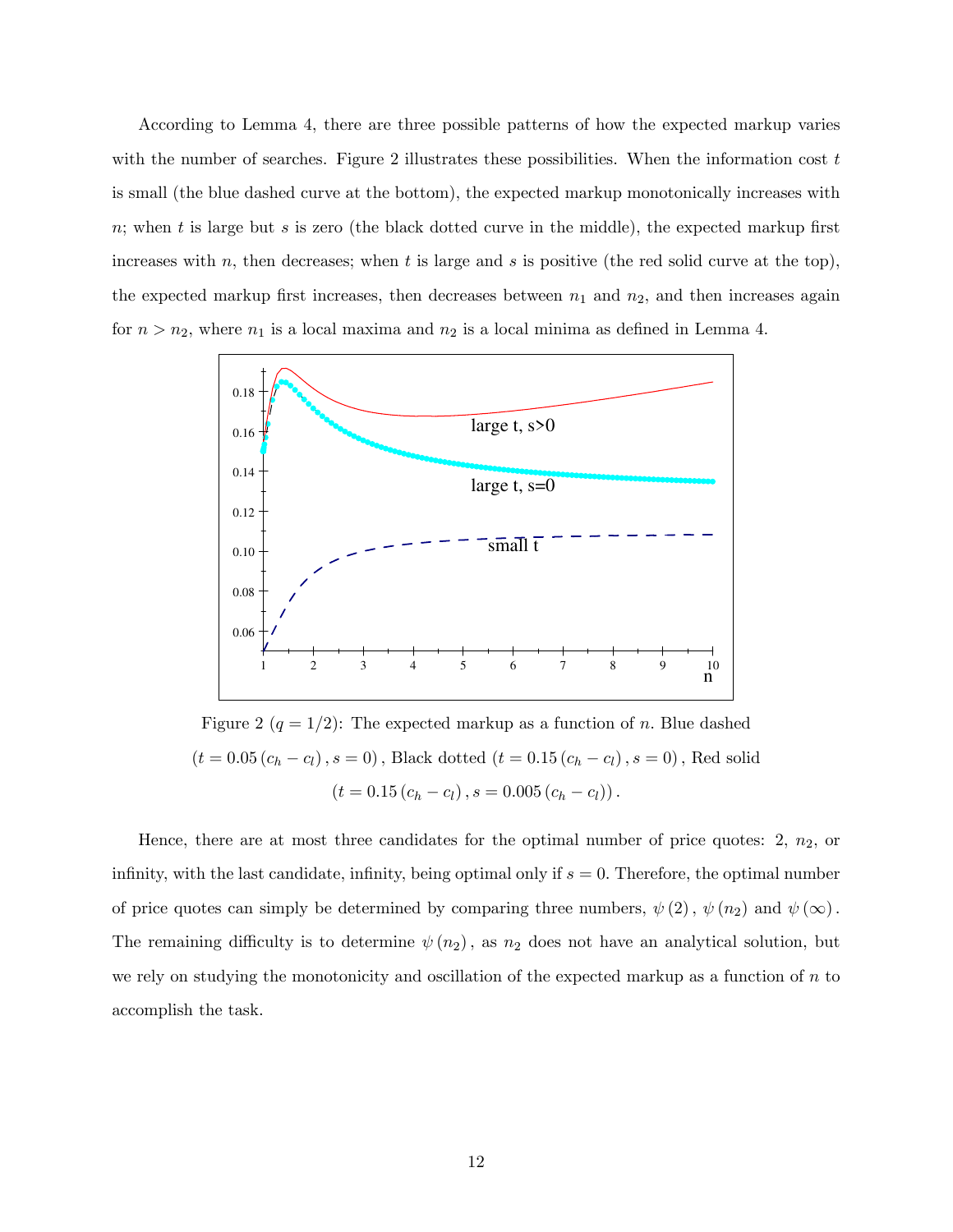#### 3.1.1 The Optimal Number of Searches

Suppose that  $n^o$  is the optimal number of price quotes, then we must have  $n^o = \arg \min_{n \geq 2} \psi(n, s, t)$ . Proposition 2 summarizes the choices of  $n^o$  for different parameter values of s and t.

**Proposition 2** Suppose that the number of price quotes is publicly observable. If  $s = 0$ , then  $n^{o} > 2$  if and only if  $\frac{t}{c_h - c_l} > \frac{q(1-q)}{4.92(1-q)}$  $\frac{q(1-q)}{4.92(1-q)+q}$ ; if  $s > 0$ , then  $n^o > 2$  if and only if  $\frac{t}{c_h-c_l} > \frac{q(1-q)}{(1-q)e+q}$  $\frac{q(1-q)}{(1-q)e+q}$  and  $s/t < e^{-\gamma} (2\gamma + 1) - 1$ , or  $\frac{t}{c_h - c_l} < \frac{q(1-q)}{(1-q)e + 1}$  $\frac{q(1-q)}{(1-q)e+q}$  and  $s/t < e^{\gamma-2}(4/\gamma-1) - 1$  and  $2(1 + s/t - e^{-\gamma}) >$  $(z^*+\gamma)^2$  $\frac{(-\gamma)^2}{\gamma} \exp(-z^*)$ , where  $\gamma = -\ln \frac{t(1-q)}{q((c_h-c_l)(1-q)-t)}$  and  $z^*$  is the larger root for  $\gamma \frac{(1+s/t) \exp z - 1}{z(z+\gamma)} = 1$ .

Proposition 2 shows that, frequently, the optimal number of searches is two.<sup>11</sup> We can see this result more clearly from Figure 3, where  $q = 1/2$ . The optimal number of searches is two in all regions but the lower-right corner. It is true even when the search cost goes to zero. At first glance, the result that a consumer only needs to search twice in a market of homogeneous sellers may not be surprising. For example, the same result holds in Burdett and Judd (1983) based on the standard Bertrand style argument. However, there is a crucial difference. In Burdett and Judd (1983), if a consumer searches twice, then there will be no price dispersion, eliminating the need for further search. In the present model, a consumer searches twice despite price dispersion, because additional searches would change sellers' bidding strategies, potentially raising prices. It follows that, if search costs are zero, the "law of one price" will hold in Burdett and Judd (1983), but not in the present model.

 $11$  Honka (2014) finds that consumers get on average 2.96 quotes with the majority of consumers collecting two or three quotes when purchasing auto insurance policies.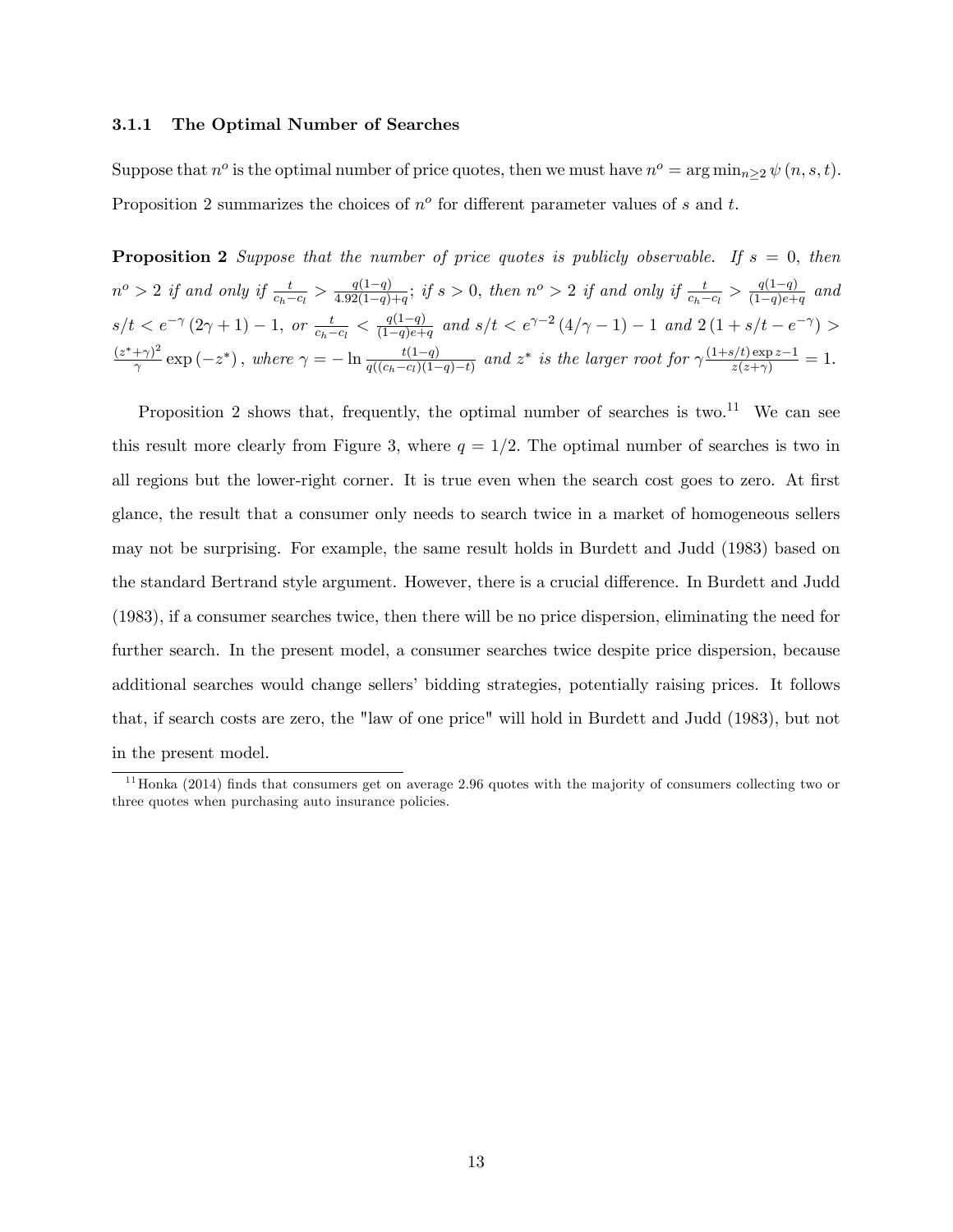

Figure 3: The Optimal Number of Searches.

Our result is more similar to that of Che and Gale (2003), who find it optimal to include only two contestants in a research contest.<sup>12</sup> In their model, restricting entry to two competitors decreases the coordination problem of competing contestants and minimizes the duplication of fixed costs. Similarly, in the present model, limiting the number of bidders creates better incentives at the information acquisition stage and reduces duplication in efforts. However, unlike other papers with a similar result, the present paper also shows that the consumer can sometimes benefit from expanding her search effort, especially when the search cost is small and the information cost is relatively large. The first effect is quite obvious, but the second one is not. When the information cost rises, one might expect the consumer to search less since she has to indirectly pay for sellers' information costs, but this intuition is incomplete because it ignores the effect of an increase in  $n$  on sellers' incentive to acquire information. To see this effect clearly, we plot  $\alpha(n)/\alpha(2)$  in Figure 4. The graph illustrates three results: first, the propensity to acquire information,  $\alpha$ , decreases with  $n$  across all ranges of t; second, sellers are less likely to acquire information when t is large; these two results are obvious. Less obvious is the third result, namely,  $\alpha$  decreases at a faster rate when t is large. This means that increasing the number of searches can potentially reduce the wasteful and duplicative information acquisition efforts for a large  $t$ .

 $12$ A similar result is also found in auctions with entry (e.g., Harstad 1990, Levin and Smith 1994), and for research tournaments (Taylor 1995, Fullerton and McAfee 1999).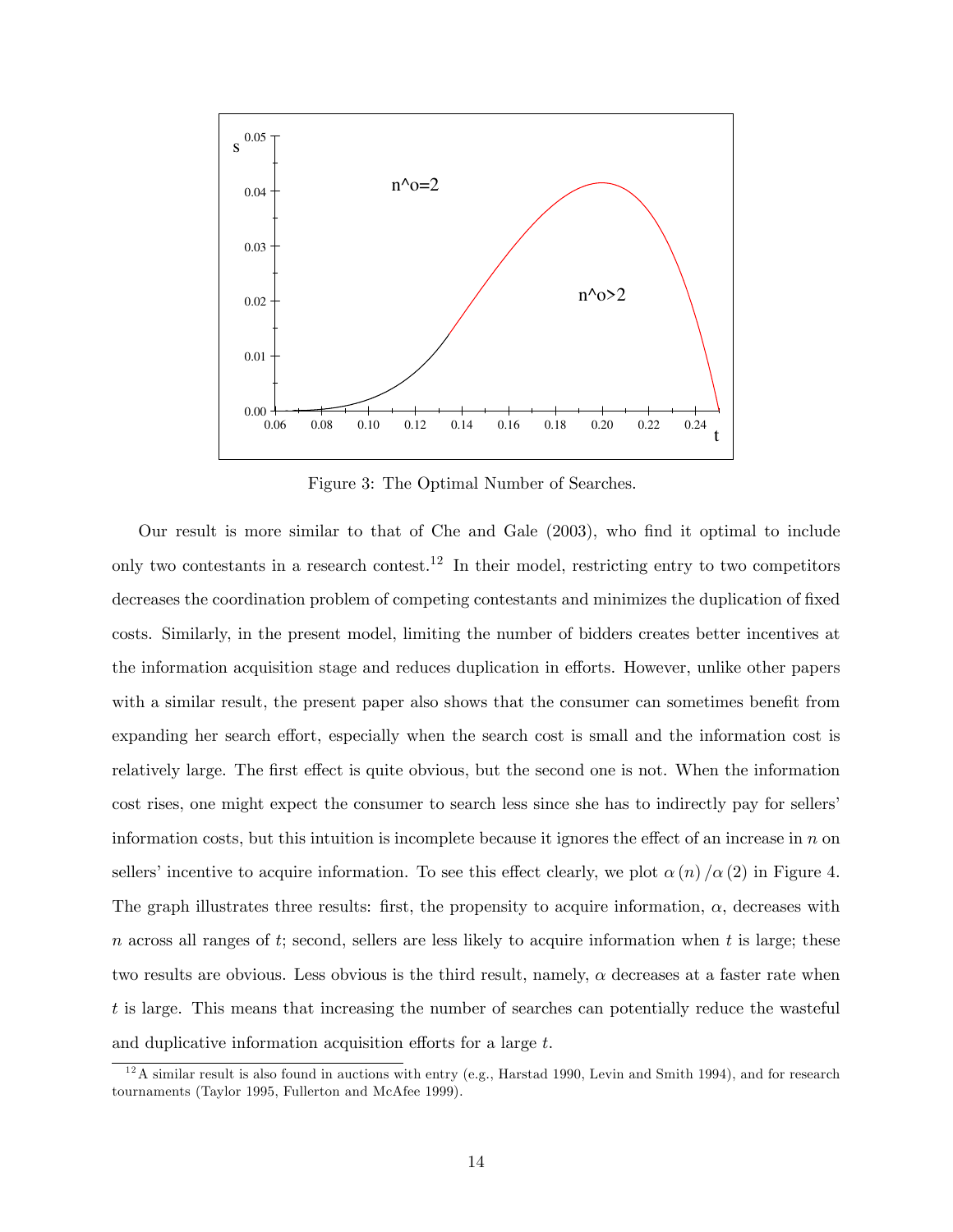

Figure 4:  $y = \alpha(n)/\alpha(2)$ , when  $t = 0.02, 0.1, 0.15$ 

#### 3.1.2 Comparative Statics

In this section, we examine the impact of search cost and information cost on the equilibrium outcome. The first result is immediate from the preceding discussion.

**Proposition 3** Suppose that the number of price quotes is publicly observable, the optimal number of searches  $n^o$ 

- $(i)$  decreases with s;
- (ii) is non-monotonic in t if  $s > 0$ , but increases with t if  $s = 0$ .

According to Proposition 3, search costs and information costs have different impacts on consumers' search behavior, even though they both contribute to the overall precontract costs. This means that it is not only the total costs, but also the composition of the costs, that matter to consumer search. A similar result exists for two-sided markets, but the underlying mechanism is much different. In two-sided markets the composition of costs matters because the costs imposed on one side cannot be fully internalized by the other side of the market, whereas in this model it matters despite consumers' full internalization of sellers' costs.

Let  $\varphi(s,t) = \min_{n \geq 2} (\alpha t + s) n$  denote the minimized expected markup as a function of s and t: Proposition 4 examines the welfare impact of the two costs.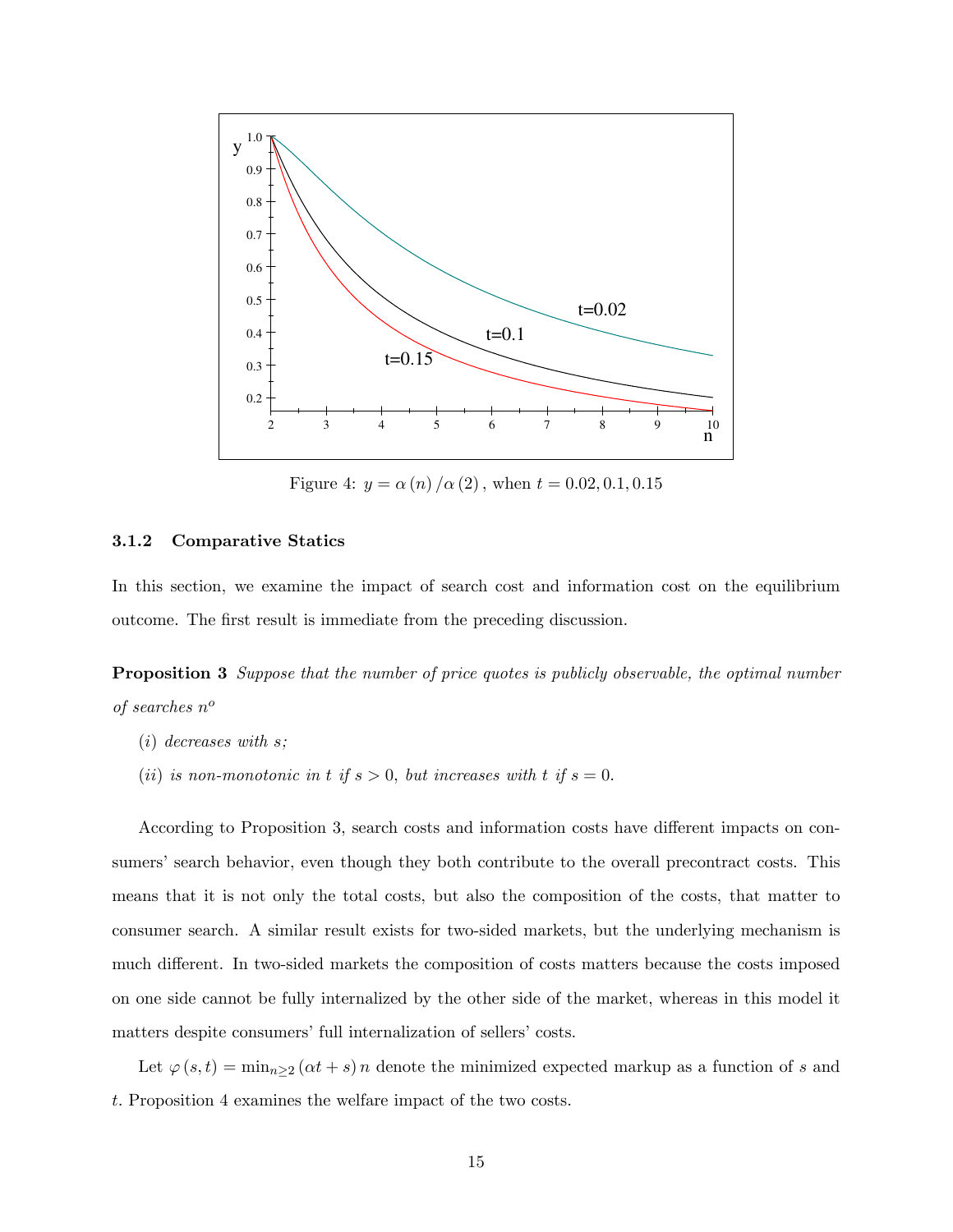**Proposition 4** Suppose that the number of price quotes is publicly observable,  $\varphi(s,t)$ 

- (i) monotonically increases with s;
- (ii) is unimodal in t.

Perhaps not surprisingly, the consumer benefits from a lower search cost. More interestingly, the consumer can benefit from a further increase in the information cost when it is already large. This directly follows from our earlier observation that a high information cost can discourage sellers from engaging in wasteful and duplicative information acquisition efforts, which are indirectly paid by the consumer. Another way to understand why the expected total expense is not monotonic in the information cost is to recall Proposition 1: when  $t = 0$ , by definition the cost of information acquisition effort will be zero; when  $t \ge q(1 - q)(c_h - c_l)$ , there will be no wasteful expenditure on information acquisition because the cost exceeds the value of the information. Between the two extremes, however, there will be positive amounts of (wasteful) information acquisition efforts.

Last, we consider the price effects.

**Proposition 5** Suppose that the number of price quotes n is publicly observable, the expected price (i) increases with n if  $\frac{t}{c_h-c_l} < \frac{q(1-q)}{(1-q)e^2+q}$  $\frac{q(1-q)}{(1-q)e^2+q};$ 

(*ii.a*) decreases with n if  $\frac{t}{c_h-c_l} \geq \frac{q(1-q)}{(1-q)e^2+1}$  $\frac{q(1-q)}{(1-q)e^2+q}$  and  $n_2 \leq 2$ ; (ii.b) increases with n on the interval

of  $[2, n_2]$  and then decreases with n on  $(n_2, \infty)$  if  $\frac{t}{c_h-c_l} \geq \frac{q(1-q)}{(1-q)e^{2+1}}$  $\frac{q(1-q)}{(1-q)e^2+q}$  and  $n_2 > 2$ ;

(iii) increases with s.

In classic models of consumer search, prices are either set before consumer search or at the same time. This implies that consumersí search intensity cannot alter price distributions, so the expected price has to decrease with the number of searches. However, if prices are set after consumer search, then the effect of more searches on the final price is not obvious: on the one hand, competition lowers price; on the other hand, each seller has a smaller chance of being the winning bidder and so will in equilibrium seek a higher expected profit in the event of winning, which translates into a higher price. If the second effect is stronger, more searches will result in a high price. This counterintuitive result has also been noted in a few search models (e.g., Rosenthal 1980, Stahl 1989), but for different reasons.

The result that the expected price increases with the search cost is more conventional. It implies that the standard competitive effect dominates the compensation effect if the consumer can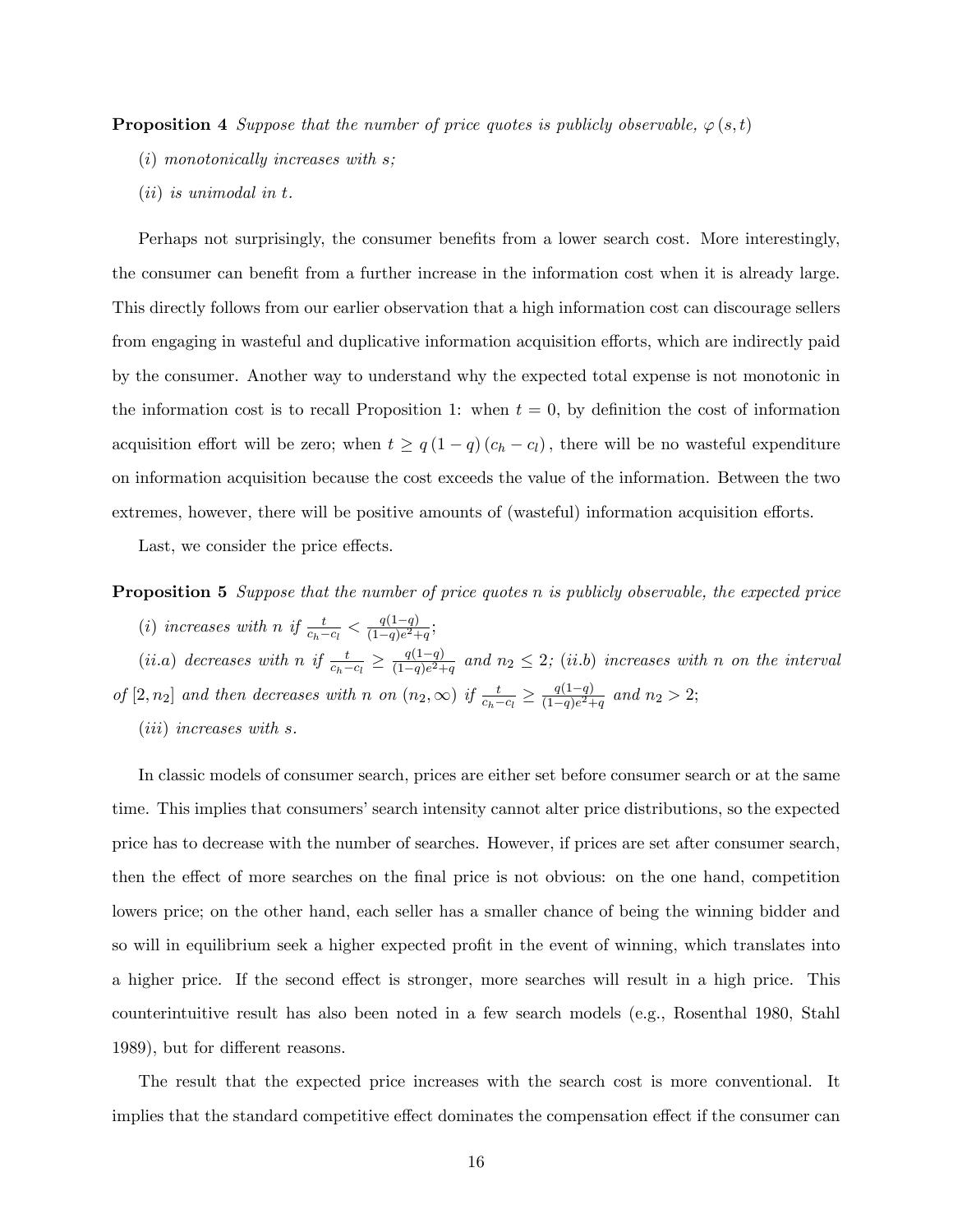commit to the optimal number of searches. However, if we relax the assumption of commitment, the opposite result can sometimes be obtained, as shown in Section 3.2.

#### 3.1.3 Economic Significance of Information Costs

While the above model generates some interesting results, they will not matter much if the information cost only has a small impact on consumer welfare. In order to evaluate its economic significance, we compare the expected total expense under costly effort to the benchmark case, in which the total expense is just the expected production cost plus the search costs,  $c_E + 2s$ . To focus on the impact of information cost, we further assume  $s = 0$ , in which case  $n^o$  is either 2 or  $\infty$ . Another measure that can be used is the expected price plus the information costs, but it generates the same qualitative result.<sup>13</sup>



Figure 5:  $\varphi(s, t)$  /c<sub>E</sub> as a function of  $t/(c_h - c_l)$  when  $q = 1/2$ . The solid curve has  $n = 2$  and the dashed  $n \to \infty$ .

Figure 5 plots  $\varphi(s,t)/c_E$  when  $q = 1/2$ , with the the solid curve corresponding to the case of  $n = 2$  and the dashed  $n \to \infty$ , so the lower envelope is the expected cost when n is optimally chosen. As we can see from the graph, the existence of an incontractible information cost can potentially increase the consumerís total expense by more than one half. This clearly demonstrates that it is not a negligible cost and should be taken seriously not only for its theoretical interests,

<sup>&</sup>lt;sup>13</sup> Consumer surplus is a less appropriate measure, because it depends on  $v$ , an arbitrary parameter in the model.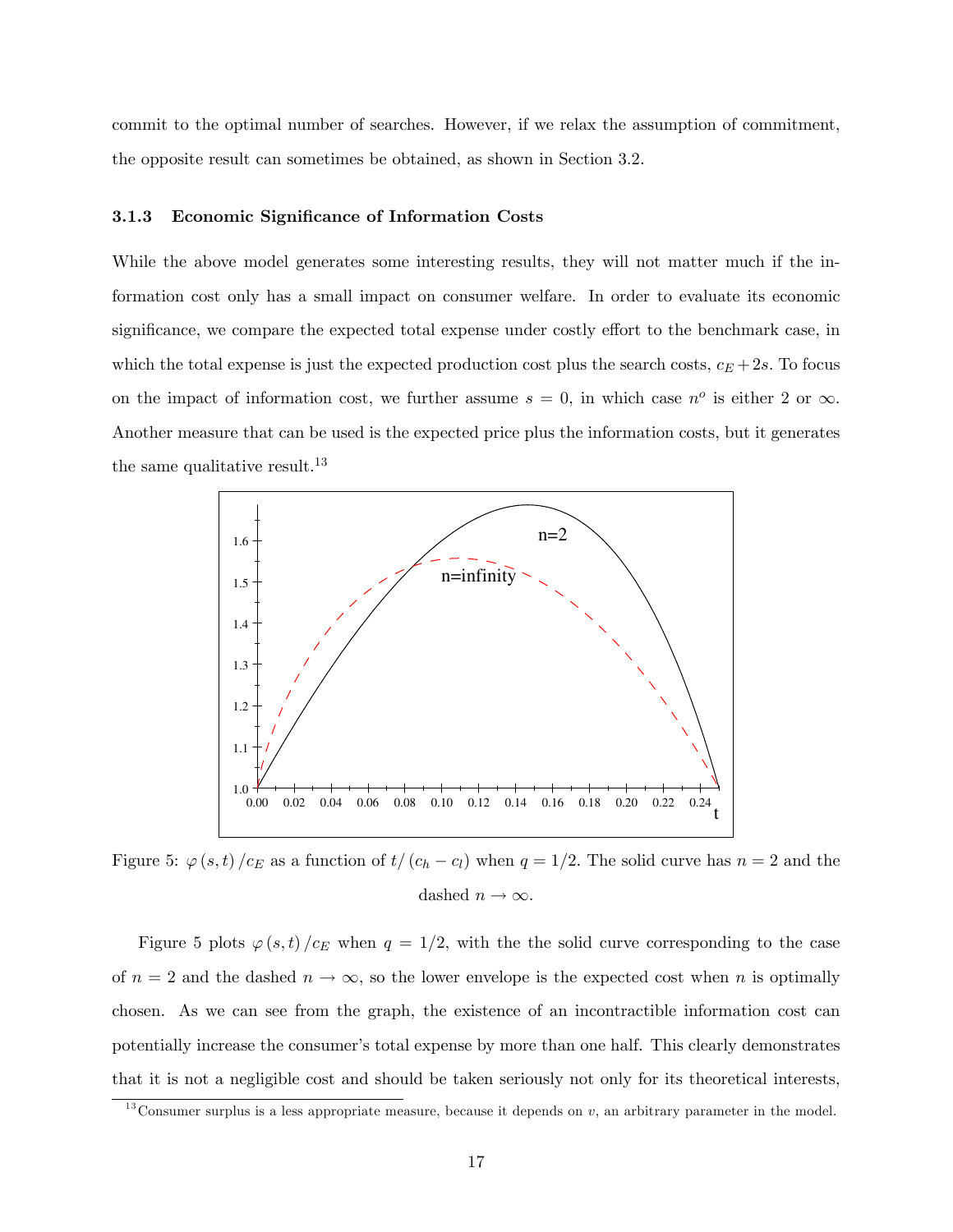but also for its practical importance. Interestingly, it offers an alternative explanation for why car buyers obtain significantly more of the surplus available under customer rebate than under dealer discount, a finding that is counter to the simple invariance of incidence analogy (Busse, Silva-Risso) and Zettelmeyer 2006). Busse et al. test several hypotheses and find evidence consistent with the asymmetric information hypothesis, that is, car buyers are disadvantaged in negotiations because they are less informed than dealers about the availability of dealer discounts. In contrast, the parties are symmetrically informed about the availability of customer rebates, which are always publicized to potential customers, often in prime-time television advertisements. Note that their explanation is based on the assumption that the information about dealer discounts is readily accessible to dealers. However, these discounts are often in the form of conditional discounts, depending on the geographical location and/or the specific equipment package, or "trim level". This means that there may be higher information costs for dealer discounts than for customer rebates.<sup>14</sup> Thus, the result that dealer discounts have a smaller pass-through can also be predicted by our model.

#### 3.2 The Number of Price Quotes is Private Information

As mentioned earlier, if  $n$  is non-contractible private information, then sellers' bidding strategy depends on their conjecture of the number of competitors; but holding their belief and the corresponding bidding strategy constant, the consumer always benefits from having a larger sample size. To see this, consider the lowest price from obtaining  $n$  price quotes, taking the price distribution as given. Denote it by  $p_{\min}$ . Since the overall CDF for a seller's price distribution is  $F(p) = (1 - \alpha) F_b(p) +$  $\alpha(qF_l (p) + (1 - q) \mathbf{1} (p \ge c_h))$ , where  $\mathbf{1} (\cdot)$  is the indicator function,  $F_l (p)$  and  $F_b (p)$  are given in Lemma 3, the CDF of  $p_{\min}$  is  $Pr(p_{\min} < p) = 1 - \prod_{i=1}^{n} Pr(p_i > p) = 1 - (1 - F(p))^n$ . Assuming that these expectations are finite, we have  $E(p_{\min}) = \int_0^{\infty} (1 - (1 - F(p))^n) dF(p) = \int_0^{\infty} (1 - F(p))^n dm$ .

(3.1) 
$$
\frac{d}{dn}E(p_{\min}) = \int_0^{\infty} (1 - F(p))^n \ln(1 - F(p)) dp < 0.
$$

<sup>&</sup>lt;sup>14</sup> According to a web site specialized on automobile markets: "Even if you are the only customer in the dealership, there is still no guarantee you'll be able to get a deal offer in a flash. If you're taking out a loan, the sales manager might have to run your credit to get your credit score. He'll call the finance department to get your interest rate, and then look up specials and incentives on your car to make sure you're getting the right program offer for the right car. Sometimes it just takes a while to get all the information together." Matt Jones, "Behind the Scenes at A Car Dealership", April 29th, 2016, https://www.edmunds.com/car-buying/behind-the-scenes-at-a-car-dealership.html.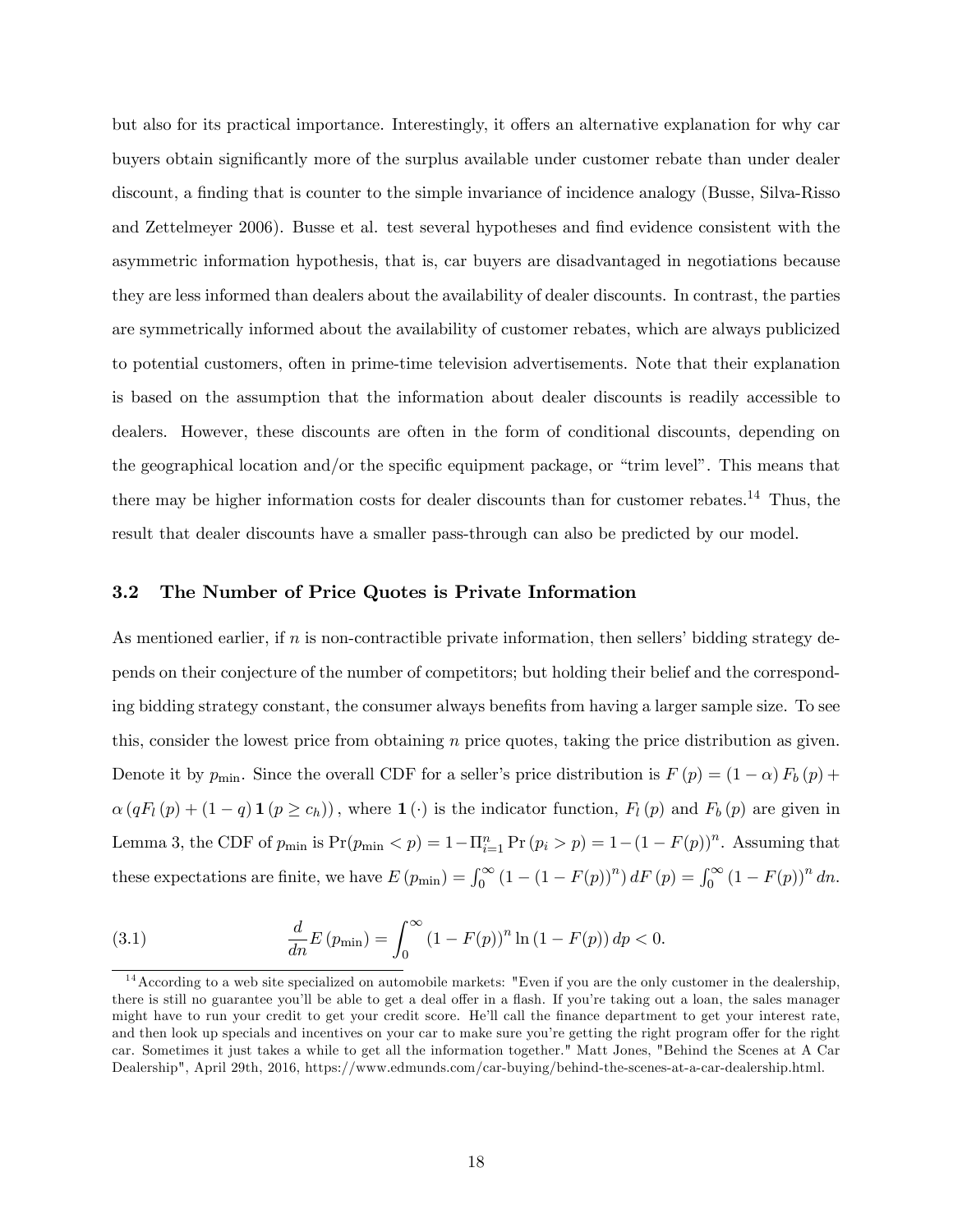(3.2) 
$$
\frac{d^2}{dn^2}E(p_{\min}) = \int_0^{\infty} (1 - F(p))^n (\ln (1 - F(p)))^2 dp > 0.
$$

Equation  $(3.1)$  and  $(3.2)$  show that, given the sellers' bidding strategies, a consumer obtains lower prices as she searches more sellers, but the incremental gain from further price reductions becomes smaller and smaller. This is essentially the original insight of Stigler (1961). Under the assumption that the price distributions are completely exogenous, he argues that increased search will yield positive but diminishing returns as measured by the expected reduction in the minimum asking price whatever the precise distribution of prices. Figure 6 illustrates (3:1) and (3:2) for the case where sellers believe they only face one competitor, but the consumer engages in  $n = 1, 2$  or 3 searches (The mathematical expressions are derived in Appendix B.1).



Figure 6:  $E(p_{\min})$  as a function of  $t/(c_h - c_l)$ . The dashed line on the top represents  $E(p_{\min})$ when  $n = 1$ , the solid one in the middle  $E(p_{\min})$  when  $n = 2$ , the dotted one at the bottom  $E(p_{\text{min}})$  when  $n = 3$ . In all case,  $q = 1/2$ .

In this section, we model the consumer's problem by studying a simultaneous move version of the game. More specifically, we modify the game by assuming that  $n$  is not observed by the sellers when they choose their bids and the consumer cannot precommit to the optimal number of searches. Instead, sellers must form beliefs about the number of other sellers visited by the consumer. In the Nash equilibrium, their beliefs must be correct. At the same time, given sellers' beliefs and pricing strategies, the consumer has no incentive to search more or fewer sellers. Formally, let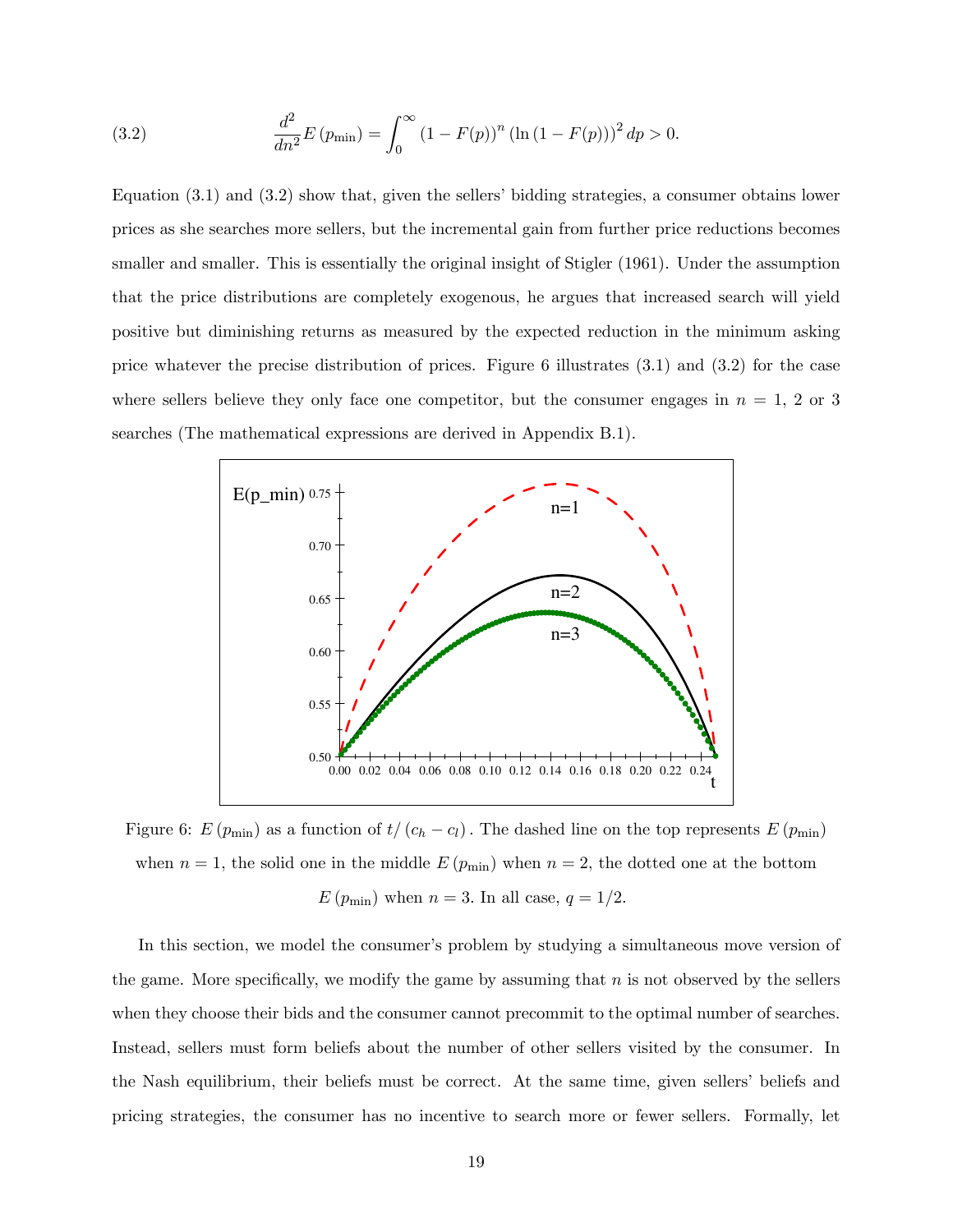$\Psi(n,m)$  denote the expected markup, where n represents the actual number of price quotes and m a seller's belief about the number of price quotes including his own. Let the corresponding lowest price quote  $p_{\min}$  be denoted by  $E(p_{\min}|n,m)$ . The equilibrium condition is  $m = \arg \min_n \Psi(n,m)$ , where  $\Psi(n, m) = E(p_{\min}|n, m) + ns - c_E$ .

Suppose that  $n^{PI}$  is the equilibrium number of price quotes when n is private information, then we must have  $\Psi(n^{PI}, n^{PI}) \leq \Psi(n, n^{PI})$  for any n, i.e.,

(3.3) 
$$
E(p_{\min}|n^{PI}, n^{PI}) + n^{PI}s \le E(p_{\min}|n, n^{PI}) + ns.
$$

By (3.1) and (3.2), we know that  $E(p_{\min}|n,m) - E(p_{\min}|n+1,m)$  is positive and strictly decreases with n. Condition  $(3.3)$  can thus be rewritten as

$$
(3.4) \ E\left(p_{\min}|n^{PI}, n^{PI}\right) - E\left(p_{\min}|n^{PI} + 1, n^{PI}\right) \le s < E\left(p_{\min}|n^{PI} - 1, n^{PI}\right) - E\left(p_{\min}|n^{PI}, n^{PI}\right),
$$

which is the necessary and sufficient condition for the existence of a private information equilibrium. From (3.4), we can easily see that  $n^{PI} \to \infty$  when  $s \to 0$ , regardless of the optimal number of price quotes. This observation gives us the basic intuition why the equilibrium number of price quotes may deviate from the optimum.

Due to the lack of a general analytical solution to expression  $(B.1)$ , the full characterization of the private information equilibrium is challenging. Therefore, we use examples to show the qualitative results. Proposition 6 considers the price impact of search costs.

**Proposition 6** Suppose that the number of price quotes n is private information, the expected equilibrium price may decrease with s if  $\frac{t}{c_h-c_l} < \frac{q(1-q)}{4.92(1-q)}$  $\frac{q(1-q)}{4.92(1-q)+q}$ .

In contrast to Proposition 5 *(iii)*, the expected price is no longer monotonically increasing in the search cost if the consumer is unable to commit. This is because, relative to the commitment case, the search cost has a more direct impact on the number of searches. While a consumer with commitment must take into account the impact of additional searches on the price distribution, a consumer without commitment takes the price distribution as given. Consequently, a lower search cost is more likely to tempt a consumer without the commitment power to engage in additional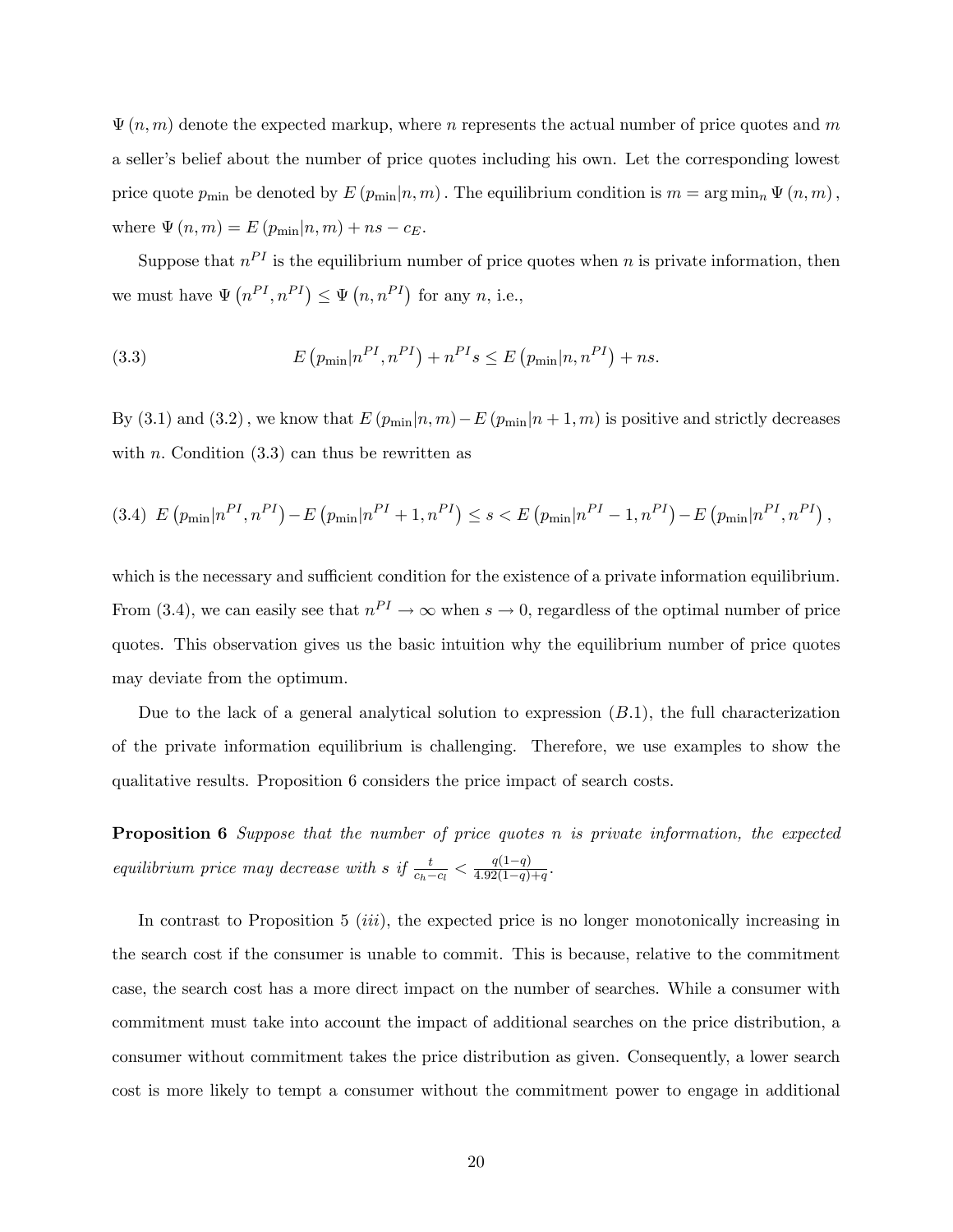searches, but this can cause sellers to quote higher prices in order to compensate for their smaller chances of winning the bidding war.

For the same reason, the consumer's lack of commitment can also lead to excessive search that is detrimental to her own welfare. A numerical example is provided in Appendix B.2 to illustrate this possibility.

## 4 Conclusion

When consumers search, they incur costs. In order to provide consumers the information they search for, sellers may also incur costs. This paper departs from the extant literature by assuming that sellers must make an effort to learn the cost of providing the goods/services before they bid against other sellers, but the consumer is unable to verify or contract on sellers' efforts. Despite its simplicity, the current model is a faithful snapshot of procurement markets. It allows us to derive a number of results that do not exist in the search models of posted-price markets.

These results suggest that the choice of a small sample size when consumers search is not necessarily due to high search costs. Recent empirical studies have documented surprisingly few searches conducted by consumers when shopping for financial products.<sup>15</sup> The lack of consumer search has been attributed to high search costs and non-price preferences, but it is also consistent with the existence of information costs. Indeed, as shown in this paper, the optimal number of searches is often small. Empirical studies that do not take into account sellers' information costs may overestimate consumer search costs or the impact of other factors.

This paper is only one step in trying to understand the impact of sellers' precontract cost on consumer search behavior. For further exploration, it can be extended in a number of directions. First, if the source of uncertainty in product costs is consumer specific, then a consumer may have some private information. This is especially true for insurance markets. How consumer private information affects their search behavior remains an open question.<sup>16</sup> Second, the current model does not consider the possibility that custom solutions exist for different realizations of the

 $^{15}$ Honka (2014) documents evidence from the US auto insurance market, Allen, Clark and Houde (2014) and Alexandrov and Koulayev (2017) from the Canadian and US mortgage markets, respectively, and Stango and Zinman (2015) from the credit card market.

 $1<sup>6</sup>$  In a model with a similar setup, Lauermann and Wolinsky (2017) assume that an auctioneer has private information, which affects the number of bidders she solicits. Their paper, however, does not consider bidders' precontract costs.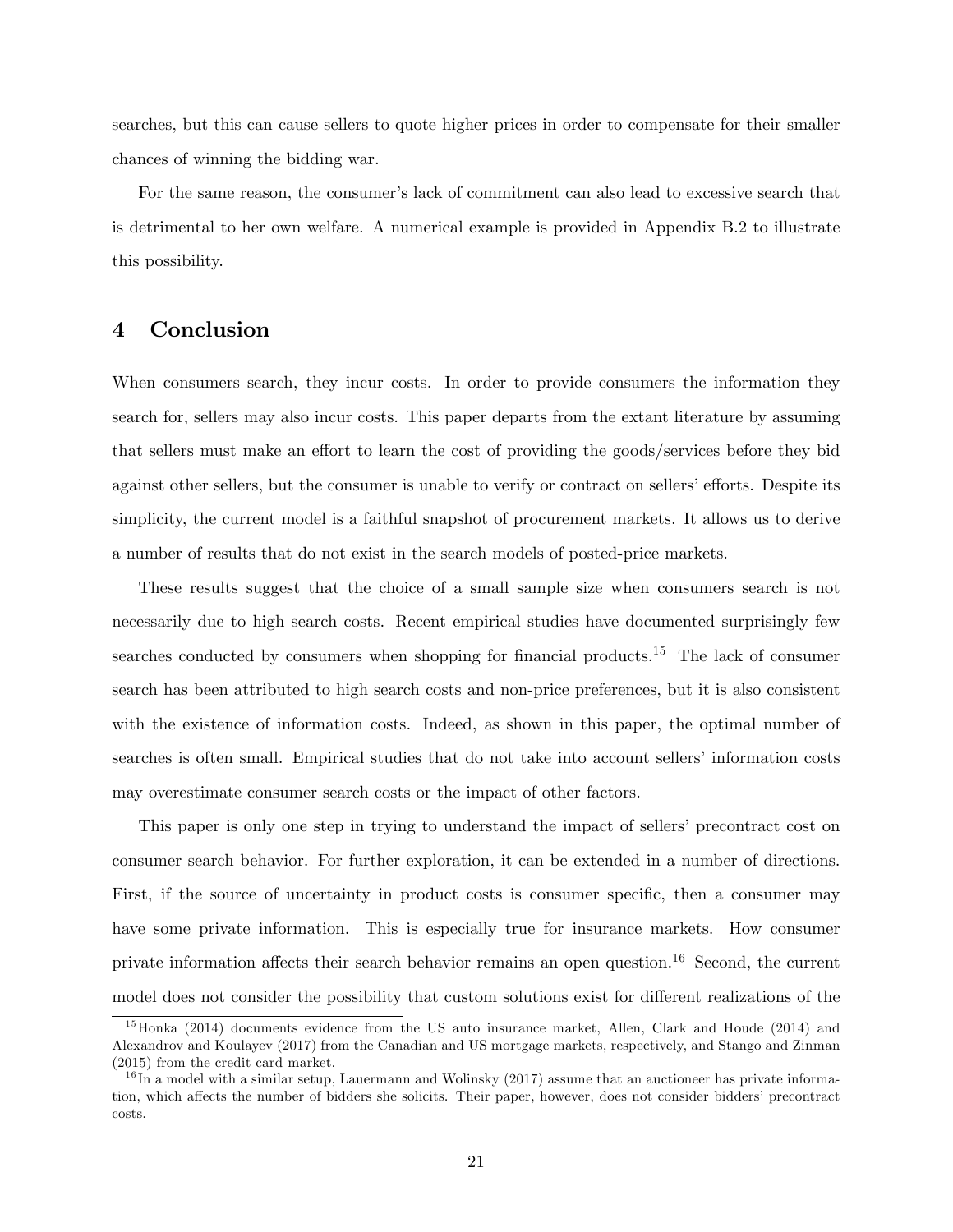production costs. This effectively rules out second-degree price discrimination by a single seller or vertical differentiation among multiple sellers. Third, the production cost is assumed to be a binary variable that can be learned with perfect precision. Last, sellers are assumed to compete in a common value auction.<sup>17</sup> Extending the model by relaxing some of these assumptions can be the basis of fruitful future work.

 $17 \text{ In MacMinn (1980) and Spulber (1995), sellers' price setting is equivalent to bidding in a private value auction.}$ Price dispersion arises from cost heterogeneity of sellers.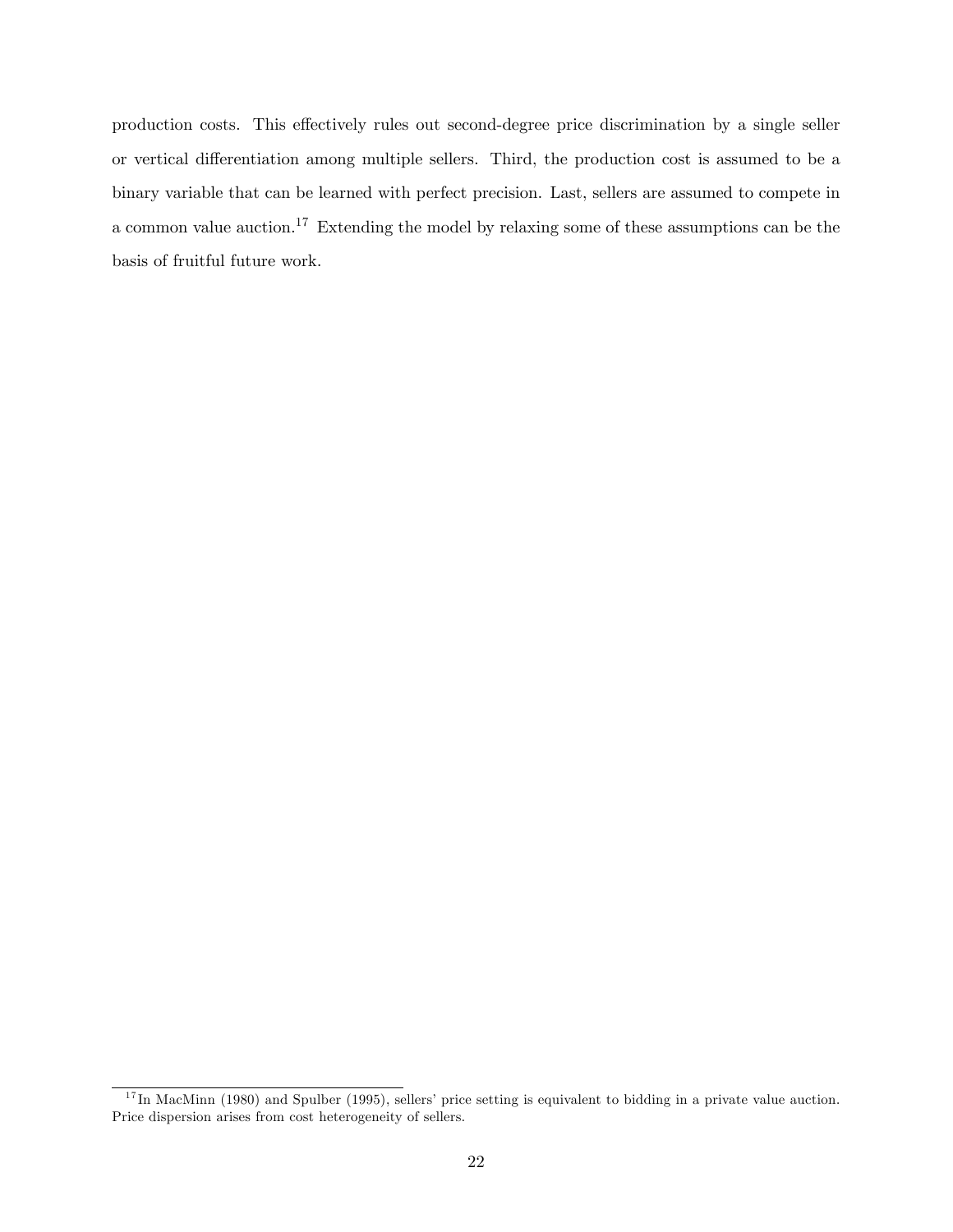## References

- ALEXANDROV, A., AND S. KOULAYEV  $(2017)$ : "No shopping in the us mortgage market: Direct and strategic effects of providing more information," Consumer Financial Protection Bureau Office of Research Working Paper No. 2017-01.
- ALLEN, J., R. CLARK, AND J.-F. HOUDE  $(2014)$ : "The effect of mergers in search markets: Evidence from the Canadian mortgage industry," The American Economic Review,  $104(10)$ , 3365-3396.
- ANDERSON, S., AND R. RENAULT (2017): Firm pricing with consumer searchchap. 8, pp. 177–224. Edward Elgar Publishing.
- BAGWELL, K. (1995): "Commitment and observability in games," Games and Economic Behavior,  $8(2), 271-280.$
- BAYE, M. R., AND J. MORGAN (2001): "Information gatekeepers on the internet and the competitiveness of homogeneous product markets," American Economic Review, pp. 454-474.
- BAYE, M. R., J. MORGAN, P. SCHOLTEN, ET AL. (2006): "Information, search, and price dispersion," in Handbook on economics and information systems, ed. by T. Hendershott, vol. 1, pp. 323-77. Elsevier.
- BURDETT, K., AND K. L. JUDD (1983): "Equilibrium price dispersion," *Econometrica: Journal* of the Econometric Society,  $51(4)$ ,  $955-969$ .
- BUSSE, M., J. SILVA-RISSO, AND F. ZETTELMEYER (2006): "\$1,000 cash back: The pass-through of auto manufacturer promotions," The American economic review,  $96(4)$ ,  $1253-1270$ .
- CHE, Y.-K., AND I. GALE  $(2003)$ : "Optimal design of research contests," American Economic Review, 93(3), 646-671.
- DAHLMAN, C. J. (1979): "The problem of externality," The journal of law and economics, 22(1), 141-162.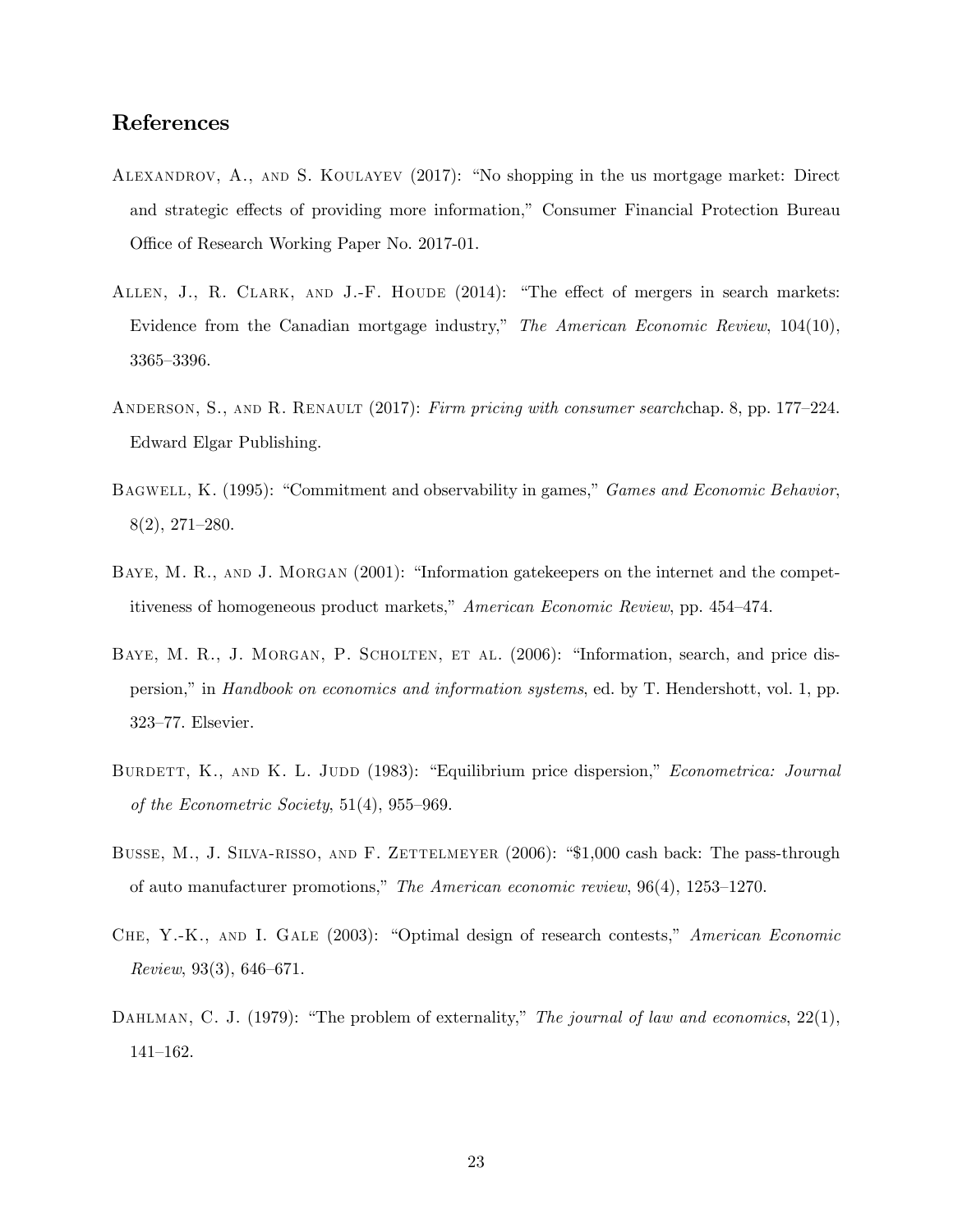- ESTRADA, R., AND M. PAVLOVIC  $(2017)$ : "L'Hôpital's monotone rule, Gromov's theorem, and operations that preserve the monotonicity of quotients," Publications de l'Institut Mathematique,  $101(115), 11-24.$
- FRENCH, K. R., AND R. E. MCCORMICK (1984): "Sealed Bids, Sunk Costs, and the Process of Competition," The Journal of Business, 57(4), 417.
- FULLERTON, R. L., AND R. P. MCAFEE (1999): "Auctioning Entry into Tournaments," Journal of Political Economy,  $107(3)$ , 573-605.
- HARSTAD, R. M. (1990): "Alternative Common-Value Auction Procedures: Revenue Comparisons with Free Entry," Journal of Political Economy,  $98(2)$ ,  $421-429$ .
- HONG, H., AND M. SHUM (2006): "Using price distributions to estimate search costs," The RAND Journal of Economics,  $37(2)$ ,  $257-275$ .
- HONKA, E.  $(2014)$ : "Quantifying search and switching costs in the US auto insurance industry," The RAND Journal of Economics,  $45(4)$ , 847-884.
- HONKA, E., AND P. CHINTAGUNTA  $(2017)$ : "Simultaneous or sequential? search strategies in the us auto insurance industry," Marketing Science, 36(1), 21-42.
- JANSSEN, M. C. W., AND J. L. MORAGA-GONZÁLEZ (2004): "Strategic Pricing, Consumer Search and the Number of Firms," Review of Economic Studies,  $71(4)$ ,  $1089-1118$ .
- LAUERMANN, S., AND A. WOLINSKY (2017): "Bidder solicitation, adverse selection, and the failure of competition," American Economic Review, 107(6), 1399–1429.
- LEVIN,  $D_{\cdot}$ , AND J. L. SMITH (1994): "Equilibrium in auctions with entry," The American Economic  $Review, pp. 585–599.$
- LOS SANTOS, B. D., A. HORTAÇSU, AND M. R. WILDENBEEST (2012): "Testing Models of Consumer Search Using Data on Web Browsing and Purchasing Behavior," American Economic Review,  $102(6)$ ,  $2955-2980$ .
- MACMINN, R. D. (1980): "Search and market equilibrium," Journal of Political Economy,  $88(2)$ , 308–327.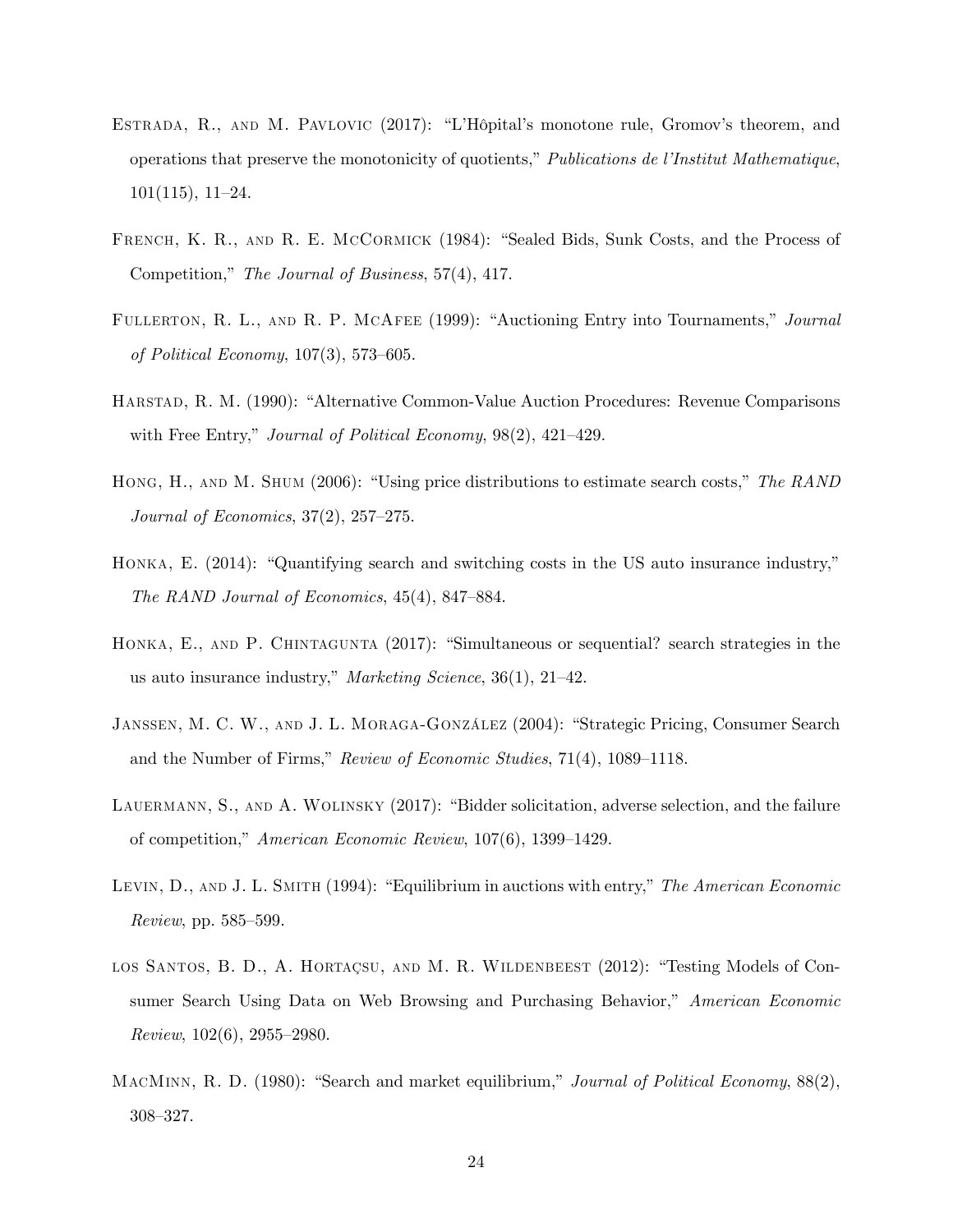- MORGAN, P., AND R. MANNING (1985): "Optimal search," *Econometrica: Journal of the Econo*metric Society, pp.  $923-944$ .
- PESENDORFER, W., AND A. WOLINSKY (2003): "Second Opinions and Price Competition: Inefficiency in the Market for Expert Advice," Review of Economic Studies,  $70(2)$ ,  $417-437$ .
- ROSENTHAL, R. W. (1980): "A model in which an increase in the number of sellers leads to a higher price," *Econometrica: Journal of the Econometric Society*, pp. 1575–1579.
- ROTHSCHILD, M. (1974): "Searching for the Lowest Price When the Distribution of Prices Is Unknown," Journal of Political Economy,  $82(4)$ ,  $689-711$ .
- SPULBER, D. F. (1995): "Bertrand competition when rivals' costs are unknown," The Journal of Industrial Economics, pp.  $1-11$ .
- STAHL, D. O.  $(1989)$ : "Oligopolistic pricing with sequential consumer search," The American Economic Review, pp. 700-712.
- STANGO, V., AND J. ZINMAN (2015): "Borrowing high versus borrowing higher: price dispersion and shopping behavior in the US credit card market," The Review of Financial Studies,  $29(4)$ , 979-1006.
- STIGLER, G. J. (1961): "The Economics of Information," Journal of Political Economy, 69(3),  $213 - 225.$
- TAYLOR, C. R. (1995): "Digging for golden carrots: An analysis of research tournaments," The American Economic Review, pp. 872–890.
- WOLINSKY, A. (2005): "Procurement via Sequential Search," Journal of Political Economy, 113(4), 785-810.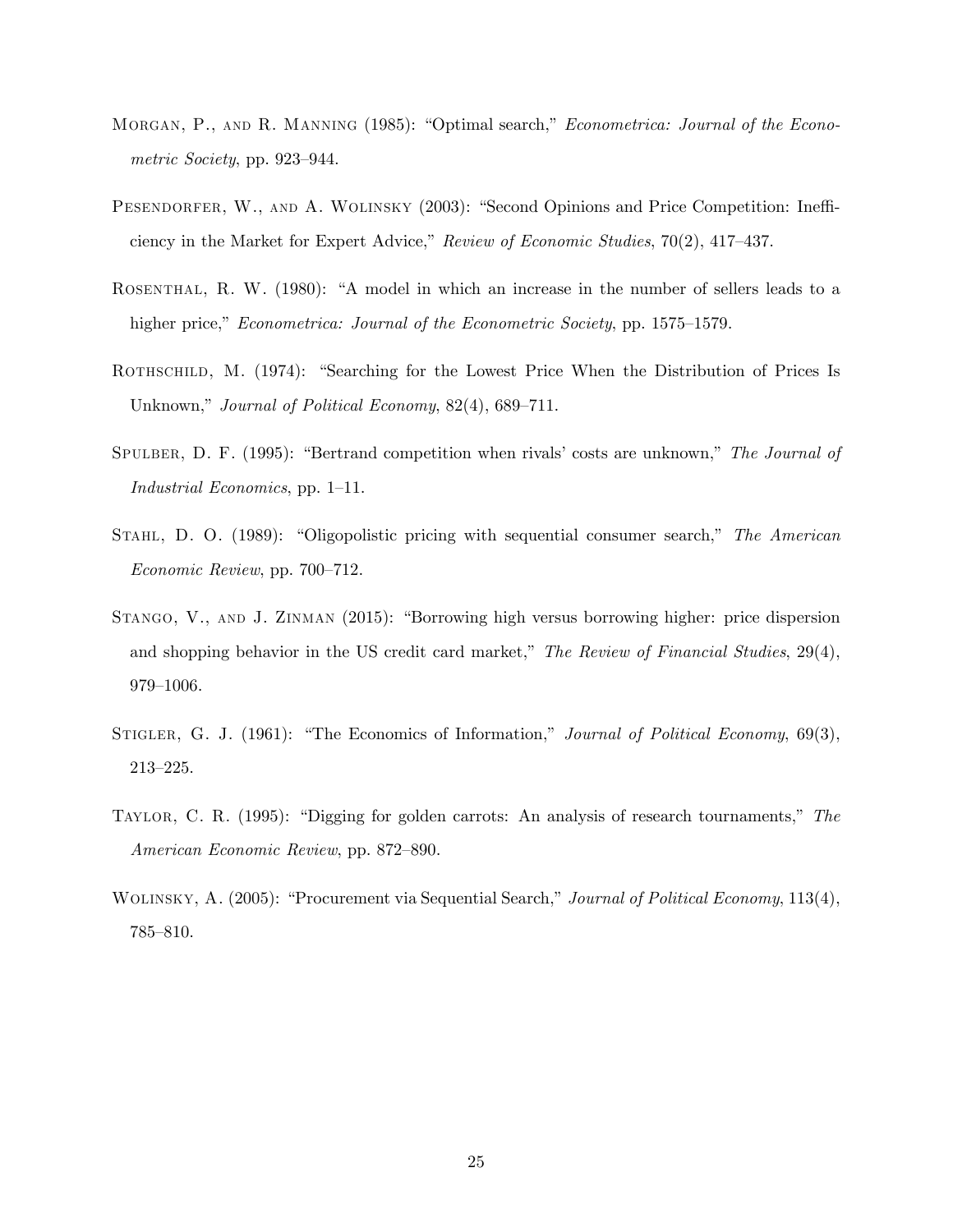Appendix

## A Proof

Proof of Lemma 1. If all sellers learn the true cost, since this is a common value auction, they will all quote the same price. As a result, net of the information cost  $t$ , their profits are negative. If a seller deviates by not incurring the information cost and quoting  $c_h$ , his profit will be zero, so the deviation is profitable.  $\blacksquare$ 

*Proof of Lemma 2.* If no sellers learns the true cost, then the price must be  $c_E$  and sellers' profits will be zero. If a seller learns the true cost, he can charge  $c_E - \varepsilon$  if the production cost is revealed to be  $c_l$ . This happens with a probability of q, so his expected profit is  $q(c_E - c_l) = q(1 - q)(c_h - c_l)$ . It is a profitable deviation if  $t < q(1 - q)(c_h - c_l)$ .

Proof of Lemma 3. By contradiction, it can be shown that the supports of the two price distributions  $F_l(p)$  and  $F_b(p)$  do not overlap in a symmetric equilibrium. Hence, if seller i chooses not to acquire information, then his expected profit is

$$
\pi_{i} = \int_{\frac{p_{b}}{2}}^{\bar{p}_{b}} dF_{b}(p) \left( \begin{array}{c} q(p-c_{l})(1-\alpha)^{n-1} \left(1-\tilde{F}_{l}(p)\right)^{n-1} \\ + (1-q)(p-c_{h}) \sum_{k=0}^{n-1} {n-1 \choose k} \alpha^{k} (1-\alpha)^{n-1-k} \left(1-\tilde{F}_{b}(p)\right)^{n-1-k} \end{array} \right),
$$

where  $\tilde{F}_l(p)$  and  $\tilde{F}_b(p)$  are the corresponding price distributions for the  $n-1$  other sellers. Because of symmetry,  $\tilde{F}_l(p) \equiv F_l(p)$  and  $\tilde{F}_b(p) \equiv F_b(p)$ . In a mixed strategy equilibrium, seller i must be indifferent among all choices of p on the support of  $[p_b, \bar{p}_b]$ , i.e.,

$$
(A.1)
$$

$$
q(p - c_l)(1 - \alpha)^{n-1}(1 - F_b(p))^{n-1} + (1 - q)(p - c_h) \sum_{k=0}^{n-1} {n-1 \choose k} \alpha^k (1 - \alpha)^{n-1-k} (1 - F_b(p))^{n-1-k} = \Delta_1,
$$

where  $\Delta_1$  is a constant. If seller i chooses to learn the cost, his expected profit can be written as  $\pi_i = q$  $\bar{p}_l$  $p_l$  $(p - c_l) \sum_{k=0}^{n-1} {n-1 \choose k}$  $(k-1)\alpha^{k}(1-\alpha)^{n-1-k}\left(1-\tilde{F}_{l}\left(p\right)\right)^{k}dF_{l}\left(p\right)-t.$  Applying again the indiffer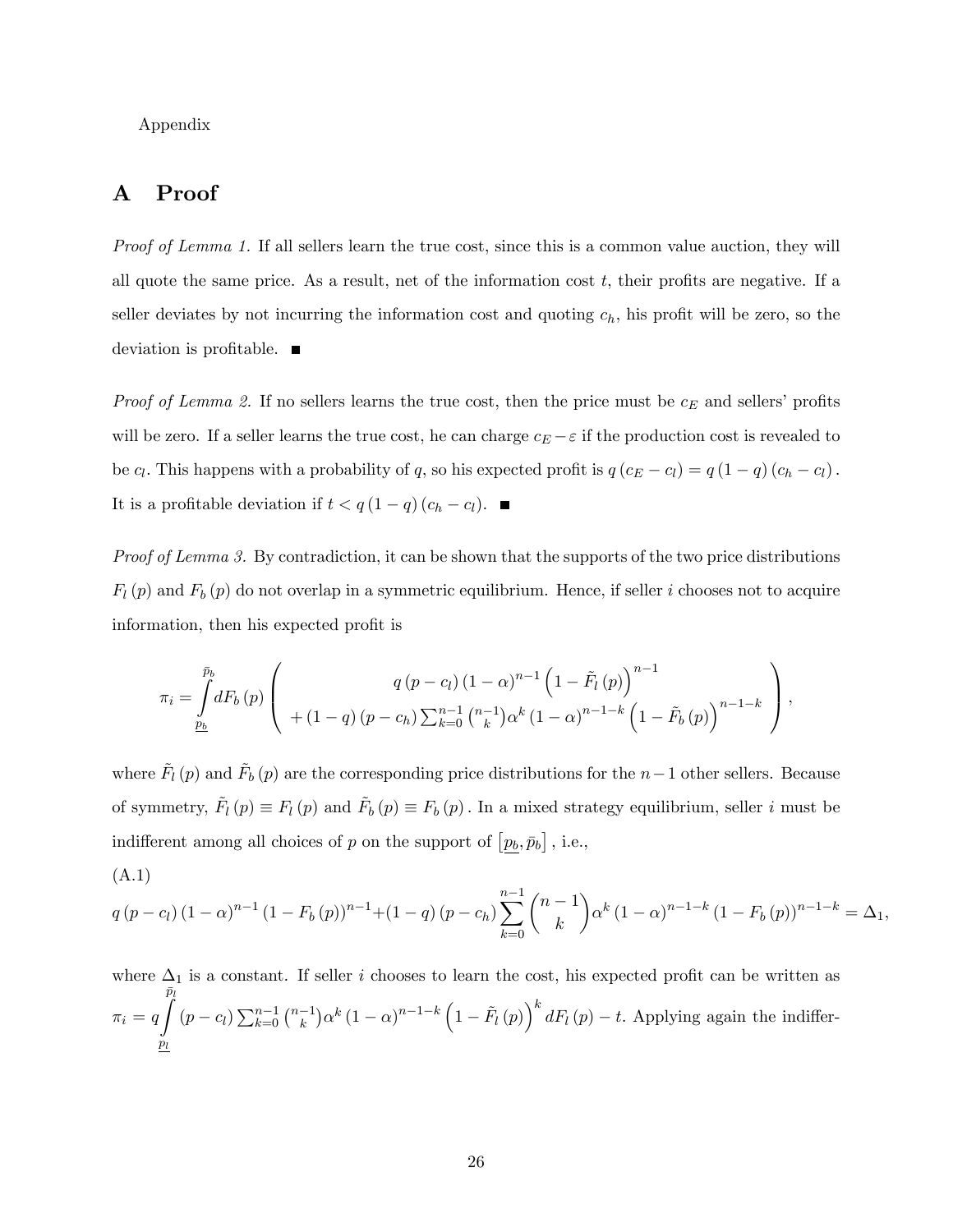ence principle, we have

(A.2) 
$$
(p - c_l) \sum_{k=0}^{n-1} {n-1 \choose k} \alpha^k (1 - \alpha)^{n-1-k} (1 - F_l(p))^k = \Delta_2.
$$

Since competing sellers are identical, they must all earn zero expected profits in the equilibrium. Hence, we must have  $\Delta_1 = 0$  and  $\Delta_2 = t/q$ . Thus, from  $(A.1)$ , we can get  $q (p - c_l) (1 - \alpha)^{n-1} (1 - F_b(p))^{n-1} +$  $(1 - q) (p - c_h) (\alpha + (1 - \alpha) (1 - F_b(p)))^{n-1} = 0$ , i.e.,  $F_b(p) = 1 - \frac{\alpha}{1 - \alpha}$  $1-\alpha$  $\int \int \frac{q(p-c_l)}{l}$  $(1-q)(c_h-p)$  $\left( \frac{1}{n-1} - 1 \right)^{-1}$ ; from  $(A.2)$ , we can get  $(\alpha - \alpha F_l(p) + (1 - \alpha))^{n-1} = \frac{t}{q(p-1)}$  $\frac{t}{q(p-c_l)},$  i.e.,  $F_l\left( p\right) = \left(1 - \left(\frac{t}{q(p-c)}\right)\right)$  $q(p-c_l)$  $\Big)^{1/(n-1)}\Big)$  /  $\alpha$ . Since  $F_b(p_b) = 0$ , we must have  $q(p_b - c_l)(1 - \alpha)^{n-1} + (1 - q)(p_b - c_h) = 0$ . Solving, we obtain  $p_b = \frac{(1-q)c_h + q(1-\alpha)^{n-1}c_l}{(1-a) + a(1-\alpha)^{n-1}}$  $\frac{-q)c_h+q(1-\alpha)^{n-1}c_l}{(1-q)+q(1-\alpha)^{n-1}}$ . Similarly, we can obtain  $\bar{p}_b = c_h$ ,  $\underline{p}_l = c_l + t/q$  and  $\bar{p}_l = c_l + \frac{t}{q(1-\alpha)^{n-1}}$  $\frac{t}{q(1-\alpha)^{n-1}}$ . In addition, we have  $\bar{p}_l = p_b$ , so  $c_l + \frac{t}{q(1-\alpha)}$  $\frac{t}{q(1-\alpha)^{n-1}} = \frac{(1-q)c_h + q(1-\alpha)^{n-1}c_l}{(1-q) + q(1-\alpha)^{n-1}}$  $\frac{-q)c_h+q(1-\alpha)}{(1-q)+q(1-\alpha)^{n-1}}$ . From this, we can solve for the information acquisition probability:  $\alpha = 1 - \left(\frac{t(1-q)}{q((c_1-c_1)(1-q))}\right)$  $q((c_h-c_l)(1-q)-t)$  $\int_0^{1/(n-1)}$ . The expected price is

$$
E(p) = \alpha^{n} (1-q) c_{h} + \alpha^{n} q \int p d (1 - (1 - F_{l}(p))^{n}) + (1 - \alpha)^{n} \int p d (1 - (1 - F_{b}(p))^{n})
$$
  
+ 
$$
\sum_{k=1}^{n-1} {n \choose k} \alpha^{k} (1 - \alpha)^{n-k} \left( (1 - q) \int p d (1 - (1 - F_{b}(p))^{n-k}) + q \int p d (1 - (1 - F_{l}(p))^{k}) \right)
$$
  
= 
$$
\alpha^{n} (1-q) c_{h} + n \int_{0}^{1} \left( (1 - \alpha)^{n} (1 - F_{l}^{n})^{n-1} \left( q + (1 - q) \sum_{k=0}^{n-1} {n-1 \choose k} \left( \frac{\alpha}{(1 - \alpha)(1 - F_{l})} \right)^{k} \right) F_{b}^{-1}(F) + q \sum_{k=1}^{n} {n-1 \choose k-1} \alpha^{k} (1 - \alpha)^{n-k} (1 - F_{l}^{n})^{k-1} F_{l}^{-1}(F)
$$

(A.3)

$$
= \alpha^{n} (1-q) c_{h} + n \int_{0}^{1} \left( (1-\alpha)^{n} (1-F)^{n-1} \left( q + (1-q) \left( 1 + \frac{\alpha}{(1-\alpha)(1-F)} \right)^{n-1} \right) F_{b}^{-1}(F) + q\alpha (1-\alpha F)^{n-1} F_{l}^{-1}(F) \right) dF
$$

$$
+ q\alpha (1-\alpha F)^{n-1} F_{l}^{-1}(F)
$$

$$
= \alpha^{n} (1-q) c_{h} + n \int_{0}^{1} \left( (1-\alpha)^{n} (1-F)^{n-1} \left( q c_{l} + (1-q) c_{h} \left( 1 + \frac{\alpha}{(1-\alpha)(1-F)} \right)^{n-1} \right) \right) dF
$$

$$
+ \alpha t + q\alpha (1-\alpha F)^{n-1} c_{l}
$$

 $= qc_l + (1 - q)c_h + n\alpha t = c_E + n\alpha t.$ 

Proof of Lemma 4. Let  $z = \gamma/(n-1)$ , we have  $n = \gamma/z + 1$ ,  $\alpha = 1 - \exp(-z)$ ,  $\frac{\partial \gamma}{\partial t} < 0$ , and  $\frac{\partial}{\partial n}z = -\frac{\gamma}{(n-1)^2} = -\frac{z^2}{\gamma}$  $\frac{\partial^2}{\partial \gamma}$ . Thus,  $\psi(n)$  can be rewritten as  $((1 - \exp(-\gamma/(n-1)))t + s) n =$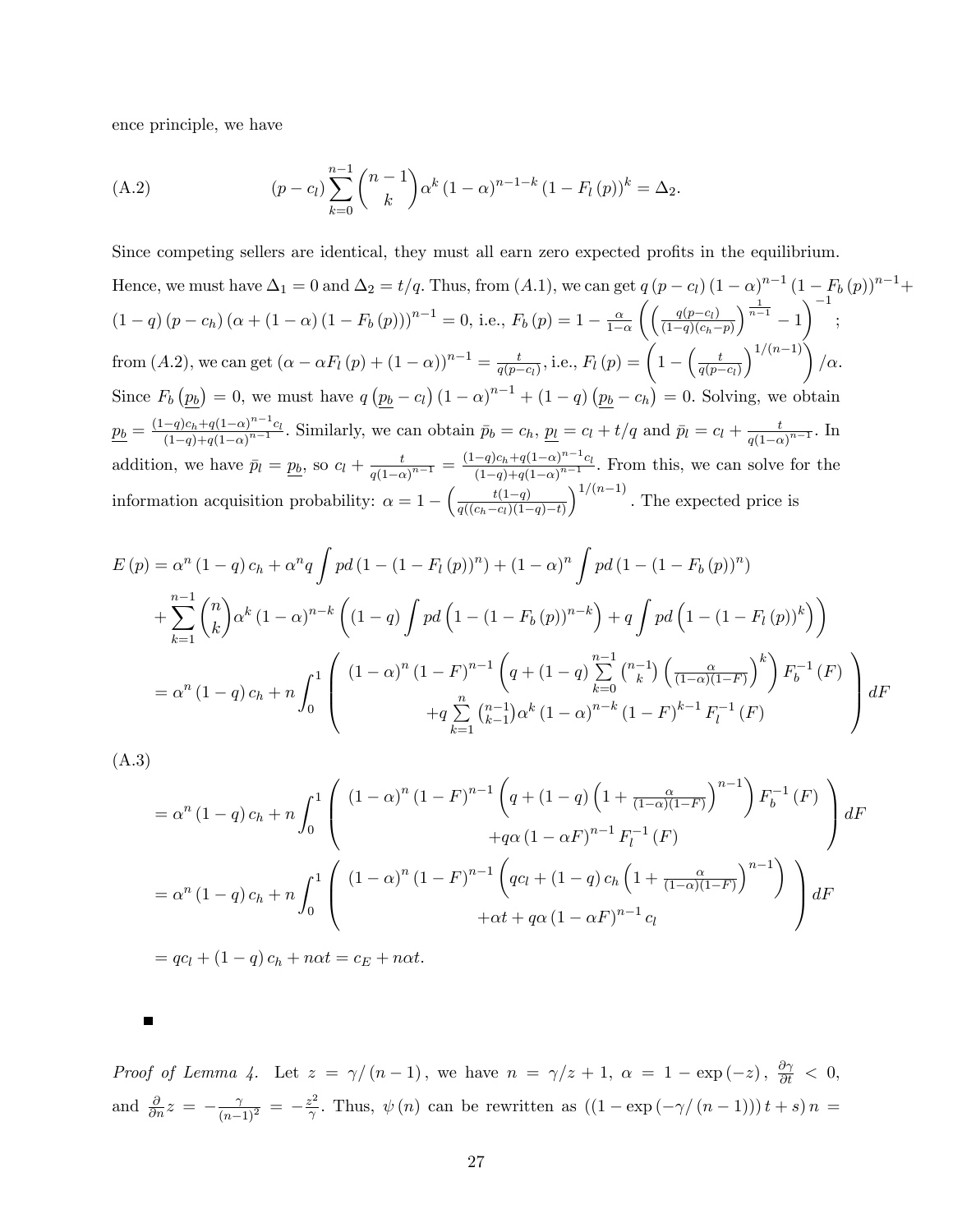$((1 - \exp(-z(n))t + s) n = t \frac{(\frac{(1+s/t)\exp z - 1}{z})}{\frac{s}{t}}$ z  $\int (\gamma + z) \exp(-z)$ . Hence,  $\psi'(n) = tze^{-z} \left( \frac{(1+s/t) \exp z - 1}{z} - \frac{\gamma + z}{\gamma} \right)$  $\gamma$  $\big).$ Let  $\phi(z,\gamma) = \gamma \frac{(1+s/t) \exp z - 1}{z(z+\gamma)}$  $\frac{\phi(t) \exp z - 1}{\phi(z+\gamma)}$ . Thus  $\psi'(n) \leq 0$  as long as  $\phi(z,\gamma) \leq 1$ . Using L'Hopital's rule (Estrada and Pavlovic 2017), we can verify that  $\phi(z, \gamma)$  is convex in z, increases with  $\gamma$ , and  $\lim_{z\to 0} \phi\left(z,\gamma\right) = \gamma \frac{\left(1+s/t\right)\exp z}{2z+\gamma}$  $\frac{s}{2z+\gamma}$   $|z=0 = 1 + s/t \ge 1$ . (i) Since  $\phi_z(z,\gamma) = \gamma \frac{(\gamma+2z)+e^z(-2z-\gamma+z\gamma+z^2)(1+s/t)}{z^2(z+\gamma)^2}$  $\frac{2z^2+|z|+|z|}{z^2(z+\gamma)^2}$ ,  $\phi(z,\gamma)$  is minimized when  $\phi_z(z,\gamma)=0$ ,

i.e.,

(A.4) 
$$
(1 + s/t) \exp z = \frac{\gamma + 2z}{\gamma + 2z - z\gamma - z^2}.
$$

Also note that  $\lim_{z\to 0} \phi_z(z,\gamma) = \frac{\gamma-2}{\gamma} (1+s/t) \leq 0$  if  $\gamma \leq 2$ . Since  $\phi(z,\gamma)$  is convex in z, (A.4) has a unique solution. Denote it by  $z^*$ . Hence,  $\min_z \phi(z, \gamma) = \gamma \frac{(1+s/t) \exp z^* - 1}{z^*(z^* + \gamma)}$  $\frac{s/t\,\exp z^\ast-1}{z^\ast(z^\ast+\gamma)}\,=\,\frac{\gamma}{\gamma+2z^\ast-z}$  $\frac{\gamma}{\gamma+2z^{*}-z^{*}\gamma-z^{*2}}=1$ if  $z^* = 2 - \gamma$ . Since  $z^*$  solves  $(A.4)$ ,  $\min_z \phi(z, \gamma) = 1$  if and only if  $(A.4)$  holds when  $z = 2 - \gamma$ , i.e.,  $(1 + s/t) \exp(2 - \gamma) = 4/\gamma - 1$ . Denote its solution by  $\gamma^*$ . Thus,  $\min_z \phi(z, \gamma^*) = 1$ . Since  $\phi_{\gamma}(z,\gamma) > 0$ , we must have  $\min_{z} \phi(z,\gamma) \geq 1$  for all  $\gamma \geq \gamma^*$  by the Envelope Theorem. Therefore,  $\psi'(n) \ge 0$  if  $\gamma \ge \gamma^*$ , i.e.,  $1 + s/t \ge e^{\gamma - 2} (4/\gamma - 1)$ .

(*ii*) Now suppose  $\gamma < \gamma^*$ . If *n* is a critical point, then we must have  $\phi(z, \gamma) = 1$ . There are two critical points if and only if  $\min_z \phi(z, \gamma) < 1$ .

 $(i.i.a)$  If  $s = 0$ , then  $\gamma^* = 2$ . Since  $\phi(z, \gamma)$  is convex in z,  $\lim_{z\to 0} \phi(z, \gamma) = 1$  and  $\lim_{z\to 0} \phi_z(z, \gamma)$ 0. There is a unique solution of z for  $\phi(z, \gamma) = 1$  on  $(0, \infty)$ . Denote it by  $\hat{z}$ .  $\psi'(n) > 0$  if and only if  $z > \hat{z}$ . Thus  $\hat{n} = \gamma/\hat{z} + 1$  must be the unique critical point on  $(1, \infty)$  and  $\psi'(n) \geq 0$  if  $n \leq \hat{n}$ .

(*ii.b*) If  $s > 0$ , then  $\gamma^* < 2$ , since  $e^{\gamma - 2} (4/\gamma - 1)$  decreases with  $\gamma$ . For  $\gamma < \gamma^*$ ,  $e^{\gamma - 2} (4/\gamma - 1) >$  $1 + s/t$ , there are two solutions of z for  $\phi(z, \gamma) = 1$  on  $(0, \infty)$ . Denote them by  $z_1$  and  $z_2$ , where  $z_1 > z_2$ . Thus,  $\psi'(n) < 0$  if and only if  $z \in (z_2, z_1)$ . Hence,  $n_i = \gamma/z_i + 1$ ,  $i = 1, 2$ , must be the only two critical points on  $(1,\infty)$ , with  $\psi'(n) < 0$  if and only if  $n \in (n_1,n_2)$ . As a result,  $n_1$  maximizes  $\psi(n)$  and  $n_2$  minimizes  $\psi(n)$ . If  $s/t < e^{-\gamma}(2\gamma + 1) - 1$ , then  $\phi(z, \gamma)|_{z=\gamma} < 1$ . Since  $\phi(z, \gamma)$  is convex in z and  $\phi(z_1, \gamma) = \phi(z_2, \gamma) = 1$ , we must have  $z_2 < \gamma < z_1$ , i.e.,  $n_1 < 2 < n_2$ . If, instead,  $s/t > e^{-\gamma} (2\gamma + 1) - 1$ , then  $\phi(z, \gamma)|_{z=\gamma} > 1$ . It is easy to verify that  $e^{-\gamma} (2\gamma + 1) < e^{\gamma - 2} (4/\gamma - 1)$ if  $\gamma \neq 1$  and  $e^{-\gamma} (2\gamma + 1) = e^{\gamma - 2} (4/\gamma - 1) = 3/e$  if  $\gamma = 1$ . Since  $\phi_z(z, \gamma) |_{z=\gamma} = 0$  when  $\gamma = 1$  and  $\phi_{z\gamma}(z,\gamma) > 0$ , we must have  $\phi_z(z,\gamma)|_{z=\gamma} \geq 0$  when  $\gamma \geq 1$ . Thus, if  $\gamma < 1$ , we have  $\phi_z(z,\gamma)|_{z=\gamma} < 0$ ,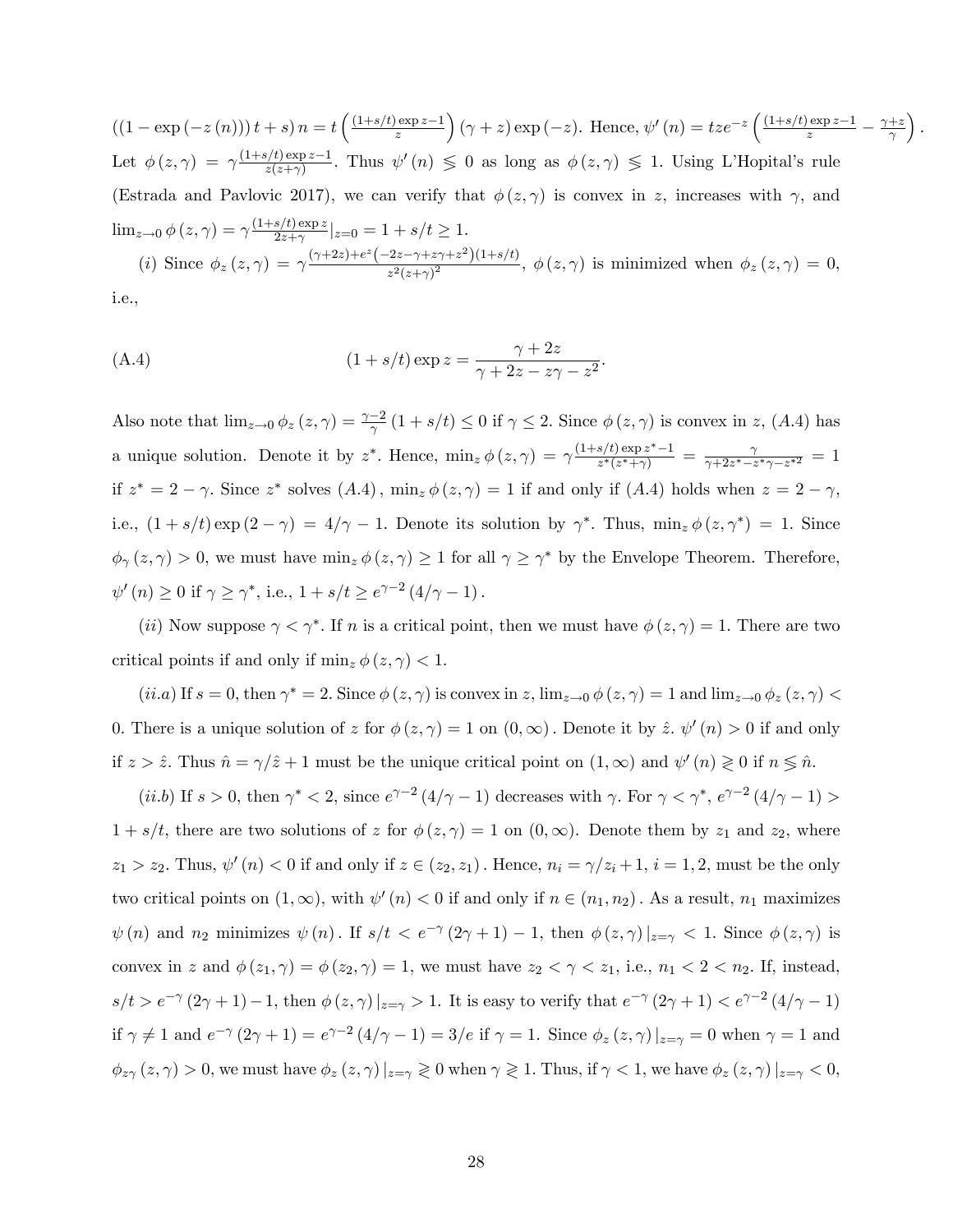so  $\gamma < z_2 < z_1$ , i.e.,  $n_1 < n_2 < 2$ ; otherwise,  $z_2 < z_1 < \gamma$ , i.e.,  $2 < n_1 < n_2$ . Last, if  $\gamma = 1$ , then we cannot have  $e^{-\gamma} (2\gamma + 1) < 1 + s/t < e^{\gamma - 2} (4/\gamma - 1)$ .

(*iii*)  $\lim_{n\to\infty} \alpha n = \lim_{z\to 0} \left(1 - e^{-z}\right) \frac{\gamma + z}{z} = \lim_{z\to 0} e^{-z} \frac{(z+\gamma)^2}{\gamma} = \gamma$ , so  $\lim_{n\to\infty} \left(\alpha t + s\right) n = \gamma t + \gamma$ sn.  $\blacksquare$ 

*Proof of Proposition 2.* If  $s = 0$ , by Lemma 4 (*ii.a*), we only need to compare  $\psi(2)$  and  $\psi(\infty)$ . By Lemma 4 (*iii*),  $\lim_{n\to\infty}\psi(n) = t\gamma$ , whereas  $\psi(2) = 2t\left(1 - \left(\frac{t(1-q)}{a((c_b-c_1)(1-q))}\right)\right)$  $\frac{t(1-q)}{q((c_h-c_l)(1-q)-t)}\bigg)$ . Since  $1 \exp(-\gamma)$  <  $\gamma/2$  for  $\gamma > 1.594$ , we have  $\psi(2)$  <  $\lim_{n\to\infty}\psi(n)$  if and only if  $\frac{t(1-q)}{q((c_h-c_l)(1-q)-t)}$  <  $\exp(-1.594)$  , i.e.,  $t < \frac{q(1-q)}{4.92(1-q)+q}$   $(c_h - c_l)$ . The reason why  $s = 0$  has to be considered as a special case is due its different asymptotic behavior:  $\lim_{n\to\infty}\psi'(n) = s$  if  $s > 0$ , but  $\psi'(n) < 0$  and  $\lim_{n\to\infty}\psi'(n)=0$  if  $s=0$ .

If  $s > 0$ , by Lemma 4 (*ii.b*), there are four possibilities:

(*i*)  $\psi(n)$  is increasing on  $(1,\infty)$  when  $\gamma > \gamma^*$ , i.e.,  $\frac{t}{c_h-c_l} \leq \frac{q(1-q)}{(1-q)e^{\gamma^*}}$ .  $\frac{q(1-q)}{(1-q)e^{\gamma^*}+q}$ . Hence,  $n^o = 2$ .

(*ii*)  $n_1 < 2 < n_2$  when  $1 + s/t < e^{-\gamma} (2\gamma + 1)$ . Since  $\psi(n)$  is decreasing on the interval of  $[2, n_2]$ ,  $\psi(n_2) < \psi(2)$ . Therefore,  $n^o = n_2 > 2$ .

(*iii*)  $n_1 < n_2 < 2$  when  $1 + s/t \in (e^{-\gamma}(2\gamma + 1), e^{\gamma - 2}(4/\gamma - 1))$  and  $\gamma < 1$ . Since  $\psi(n)$  is increasing on the interval of  $(n_2,\infty)$ ,  $\psi(n_2) < \psi(2) < \lim_{n\to\infty} \psi(n)$ . In addition,  $n^o \geq 2$ , so we must have  $n^o = 2$ .

(iv)  $2 < n_1 < n_2$  when  $1 + s/t \in (e^{-\gamma}(2\gamma + 1), e^{\gamma - 2}(4/\gamma - 1))$  and  $\gamma > 1$ . Since  $\psi(n)$ increases on  $[2, n_1]$  and then decreases on  $[n_1, n_2]$ ,  $n^o = \arg \min_{n \in \{2, n_2\}} \psi(n)$ . Since  $\psi(2) =$  $(1+s/t)$  exp  $z-1$ z  $\int (\gamma + z) \exp(-z) |_{z=\gamma} = 2 (1 + s/t - e^{-\gamma}) \text{ and } \psi(n_2) = \left(\frac{(1 + s/t) \exp(z - 1)}{z}\right)$ z  $(\gamma + z) \exp(-z)$ where  $\gamma \frac{(1+s/t) \exp z - 1}{z(z+\gamma)} = 1$ ,  $n^{\circ} > 2$  if  $2(1+s/t - e^{-\gamma}) > \frac{(z+\gamma)^2}{\gamma}$  $\frac{f(\gamma)}{\gamma}$  exp  $(-z)$  .

Therefore, in order for  $n^o > 2$ , if  $\gamma < 1$ , i.e.,  $\frac{t}{c_h - c_l} > \frac{q(1-q)}{(1-q)e+q}$  $\frac{q(1-q)}{(1-q)e+q}$ , then we must have  $s/t <$  $e^{-\gamma}(2\gamma+1) - 1$ ; if  $\gamma > 1$ , i.e.,  $\frac{t}{c_h - c_l} < \frac{q(1-q)}{(1-q)e + 1}$  $\frac{q(1-q)}{(1-q)e+q}$ , then we must have  $s/t < e^{\gamma-2}(4/\gamma-1) - 1$  and  $2(1+s/t-e^{-\gamma}) > \frac{(z^*+\gamma)^2}{\gamma}$  $\frac{(-x^{*})}{\gamma}$  exp  $(-z^{*})$ , where  $z^{*}$  is the solution to  $(A.4)$ .

*Proof of Proposition 3.* (*i*) Suppose that  $n^o$  changes to  $n^o$  and  $n_2$  changes to  $n'_2$  when s increases to  $s' > s$ . To prove that  $n^o$  is (weakly) decreasing in s, we need to show  $n^{o'} \leq n^o$ .

If  $s = 0$ , by Lemma 4  $(ii.a)$ ,  $n^o = \arg \min_{n \in \{2, \infty\}} \psi(n, 0, t)$  and  $n^{o'} = \arg \min_{n \in \{2, n'_2\}} \psi(n, s', t)$ . We only need to prove that  $n^{\circ}$  cannot be  $n'_2 > 2$  when  $n^{\circ} = 2$ , i.e.,  $\psi(n'_2, s', t) > \psi(2, s', t)$  when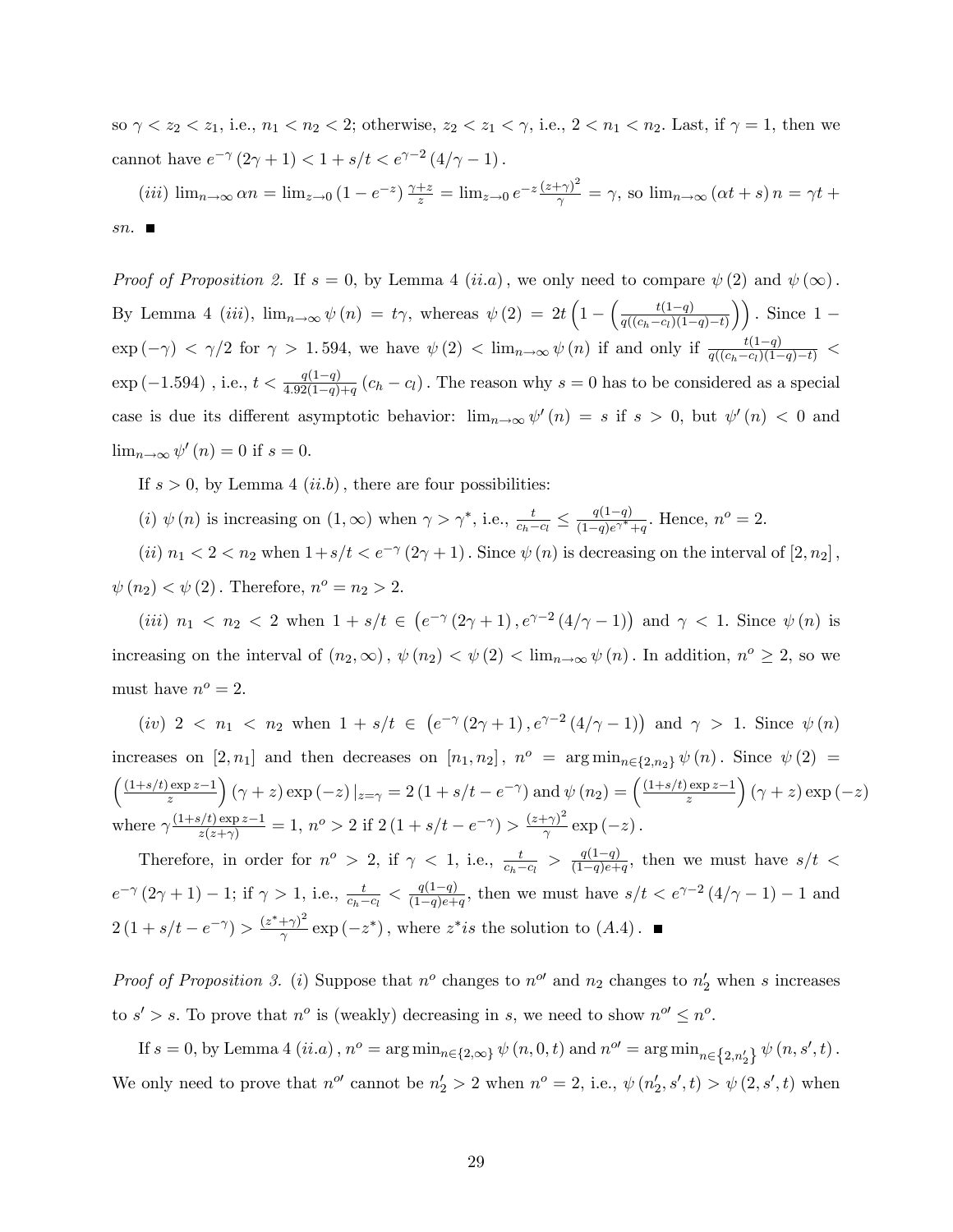$\psi(n'_2,0,t) > \psi(2,0,t)$ , but this is true because  $\psi(n'_2, s', t) = \psi(n'_2, 0, t) + n'_2s' > \psi(2, 0, t) + 2s' =$  $\psi\left(2, s^{\prime}, t\right)$ .

If  $s > 0$ , by Lemma 4 (*ii.b*),  $n^o = \arg \min_{n \in \{2,n_2\}} \psi(n, s, t)$  and  $n^{o'} = \arg \min_{n \in \{2,n'_2\}} \psi(n, s', t)$ . By the Envelope theorem,

(A.5) 
$$
\operatorname{sign} \frac{dn_2}{ds} = \operatorname{sign} - \frac{\partial^2}{\partial n \partial s} \psi(n, s, t) = (-),
$$

since  $\frac{\partial^2}{\partial n \partial s} \psi(n, s, t) = 1$ . Hence,  $n'_2 < n_2$ . Suppose that  $n^o = n_2$ , then  $n^{o'}$  will be greater than  $n^o$ only if  $n'_2 > n^o$ , but  $n'_2 < n_2 = n^o$  by (A.5). Suppose that  $n^o = 2$ , then  $n^{o'}$  will be greater than  $n^o$ only if  $n'_2 > 2$ , i.e.,  $\psi(2, s, t) < \psi(n_2, s, t)$  and  $\psi(2, s', t) > \psi(n'_2, s', t)$ , but  $\psi(2, s', t) = \psi(2, s, t) +$  $2(s'-s) < \psi(n_2,s,t)+2(s'-s) \leq \psi(n_2,s,t)+n'_2(s'-s) < \psi(n'_2,s,t)+n_2(s'-s) = \psi(n'_2,s',t)$ contradiction.

 $(ii)$  is immediate from Proposition 2.

*Proof of Proposition 4.* (i) By Lemma 4,  $\varphi(s,t) = \min \{\psi(2), \psi(n_2), \psi(\infty)\}\.$  By the Envelope Theorem,  $\frac{d}{ds}\psi(n_2) = n_2 > 0$ . At the same time,  $\frac{d}{ds}\psi(2) = 2 > 0$  and  $\frac{d}{ds}\psi(\infty) = n > 0$ . Therefore,  $\frac{\partial}{\partial s}\varphi(s,t)>0.$ 

(*ii*) First,  $\frac{d}{dt}\psi(2) = \frac{\partial}{\partial t}\left(1 - \frac{t(1-q)}{q((1-q))}\right)$  $q((1-q)-t)$  $t = \frac{t^2 - 2t(1-q) + q(1-q)^2}{(1-r)^2}$  $\frac{d^2(1-q)+q(1-q)^2}{q(1-q-t)^2}, \frac{d^2}{dt^2}\psi\left(2\right)=\frac{\partial^2}{\partial t^2}$  $\overline{\partial t^2}$  $\left(1 - \frac{t(1-q)}{a(1-q)}\right)$  $q((1-q)-t)$  $t =$  $-\frac{2}{a}$ q  $(1-q)^3$  $\frac{(1-q)^3}{(1-q-t)^3}$  < 0, so  $\psi$  (2) increases with t if and only if  $t < 1-q-\sqrt{(1-q)^3}$ . Second, by the Envelope Theorem,  $\frac{d}{dt}\psi(n_2) = \frac{\partial}{\partial t}(1 - \exp(-\gamma/(n_2-1)))\tn_2 = -n_2\left(e^{-\frac{\gamma}{n_2-1}}-1\right)\frac{\partial \gamma}{\partial t} < 0$ , i.e.,  $\psi(n_2)$  decreases with t. Third, by Lemma 4 (*iii*),  $\frac{d^2}{dt^2}\psi(\infty) = \frac{\partial^2}{\partial t^2}$  $\overline{\partial t^2}$  $\left(-t\ln\frac{t(1-q)}{q((1-q)-t)}\right)$  $= -\frac{1}{t}$ t  $(1-q)^2$  $\frac{(1-q)}{(1-q-t)^2}$  < 0. If s > 0, by Lemma 4 (ii.b),  $\varphi(s,t) = \min \{\psi(2), \psi(n_2)\}\$ , Since  $\psi(2)$  and  $\psi(n_2)$  are both quasi-concave,  $\varphi(s, t)$  must be quasi-concave in t. If  $s = 0$ , by Lemma 4  $(ii.a)$ ,  $\varphi(s, t) = \min \{\psi(2), \psi(\infty)\}\$ . Since  $\psi(2)$  and  $\psi(\infty)$  are both concave in t,  $\varphi(s,t)$  must be concave in t. Last, since  $\varphi(s,0) = \varphi(s,\bar{t})$ ; where  $\bar{t} = q(1 - q)(c_h - c_l)$ ,  $\varphi(s, t)$  must be unimodal in  $t$ .

*Proof of Proposition 5.* (*i*) and (*ii*) are immediate from the proof of Lemma 4 (*i*) and (*ii.a*).

(*iii*) By the Envelope theorem,  $\frac{d}{ds}E(p|n = n_2) = \frac{d}{ds}\psi(n_2) - \frac{d}{ds}n_2s = n_2 - n_2 - s\frac{dn_2}{ds} \geq 0.$ At the same time,  $E(p|n=2)$  is a constant with respect to s. By Proposition 3,  $n^{\circ}$  decreases with s. This means that, when s increases to s', we cannot have  $n^{\circ} = 2$  and  $n^{\circ} = n_2 > 2$ . Hence, the only possibility for a price decreases after an increase in s is to have  $\psi(n_2) < \psi(2)$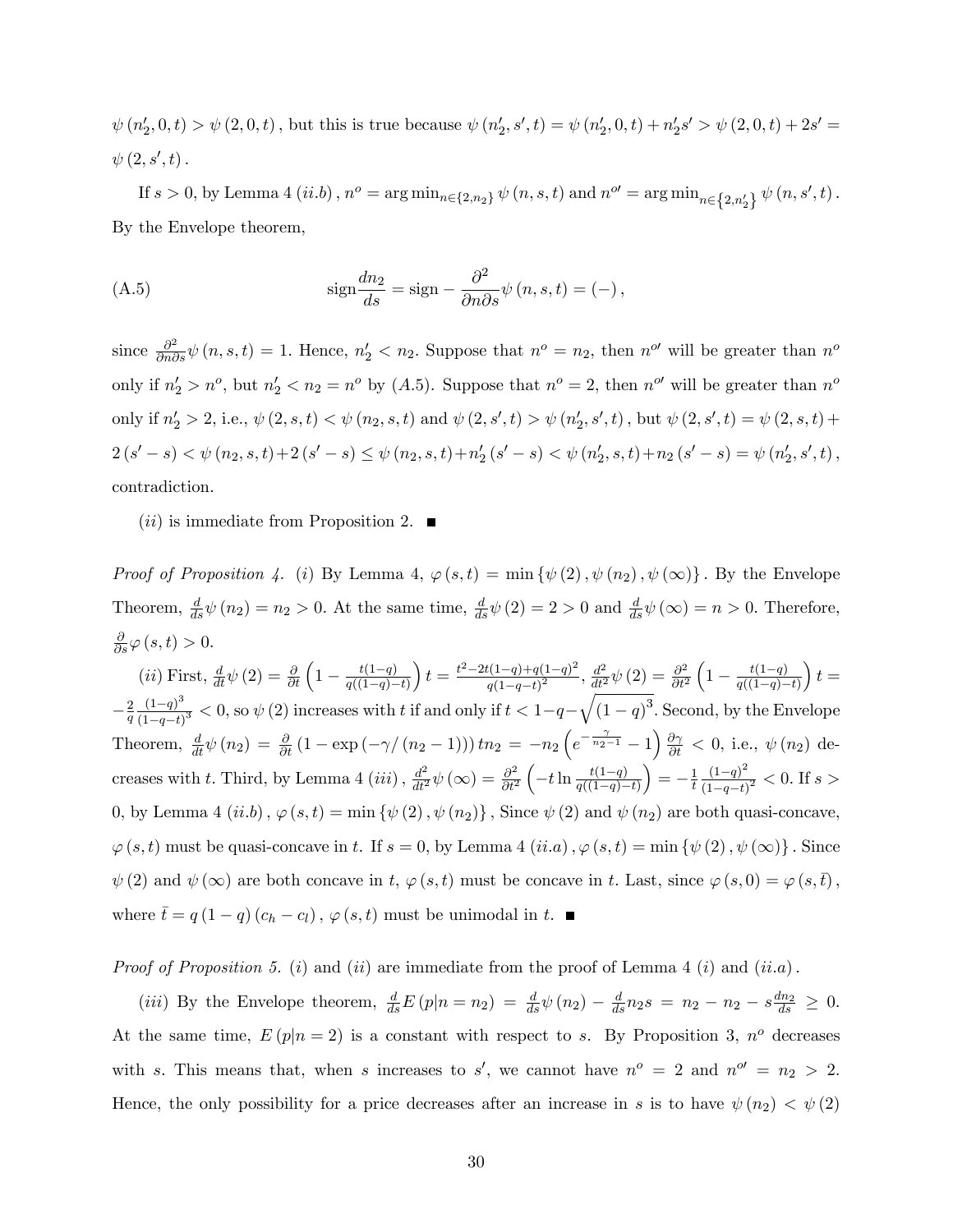but  $E(p|n = n_2) > E(p|n = 2)$ . If this is true, then we must have  $\psi(n_2) - 2s < \psi(2) - 2s =$  $E(p|n=2) < E(p|n=n_2) = \psi(n_2) - n_2s$ , contradiction.

Proof of Proposition 6. Suppose that initially  $E(p_{min}|2,2) - E(p_{min}|3,2) < s < E(p_{min}|1,2)$  $E(p_{\min}|2,2)$ , then we must have  $n^{PI} = 2$  according to (3.4) and  $E(p_{\min}|2,2) = c_E + \psi(2) - 2s$ . If s decreases to 0, then  $n^{PI} > 2$ , but  $E(p_{min}|n^{PI}, n^{PI}) = c_E + \Psi(n^{PI}, n^{PI}) = c_E + \psi(n^{PI}) > c_E + \psi(2)$ for  $n > 2$  if  $\frac{t}{c_h - c_l} < \frac{q(1-q)}{4.92(1-q)}$  $\frac{q(1-q)}{4.92(1-q)+q}$  by Proposition 2.

## B Additional Results When the Number of Price Quotes is Private Information

#### B.1 The Expected Price

(B.1)

Let  $E(p_{\min}|n,m)$  denote the lowest price quoted by n sellers when each of them believes that the consumer obtains m price quotes. Also let  $F_{l,m}(p)$  denote the corresponding price distribution of informed bids,  $F_{b,m}(p)$  that of blind bids, and  $\alpha$  the probability of a seller choosing to acquire information about the production cost. From  $(A.3)$ , we obtain that

$$
E (p_{\min}|n, m)
$$
  
=  $\alpha^{n} (1-q) c_{h} + \alpha^{n} q \int pd (1 - (1 - F_{l,m}(p))^{n}) + (1 - \alpha)^{n} \int pd (1 - (1 - F_{b,m}(p))^{n})$   
+  $\sum_{k=1}^{n-1} {n \choose k} \alpha^{k} (1 - \alpha)^{n-k} ((1 - q) \int pd (1 - (1 - F_{b,m}(p))^{n-k}) + q \int pd (1 - (1 - F_{l,m}(p))^{k}))$   
=  $\alpha^{n} (1 - q) c_{h} + n \int_{0}^{1} {q\alpha (1 - \alpha F)^{n-1} F_{l,m}^{-1}(F)}$   
=  $\alpha^{n} (1 - q) c_{h} + n \int_{0}^{1} {q\alpha (1 - \alpha F)^{n-1} (q + (1 - q) (\frac{\alpha}{(1 - \alpha)(1 - F)} + 1)^{n-1}) F_{b,m}^{-1}(F)}$   
=  $\alpha^{n} (1 - q) c_{h} + n \int_{0}^{1} {q\alpha (1 - \alpha F)^{n-1} (c_{l} + \frac{t/q}{(1 - \alpha F)^{m-1}}) + (1 - \alpha)^{n} (1 - F)^{n-1}}$   
=  $\alpha^{n} (1 - q) c_{h} + n \int_{0}^{1} {q\alpha (1 - \alpha F)^{n-1} (c_{l} + \frac{t/q}{(1 - \alpha)^{n}}) + (1 - \alpha)^{n} (1 - F)^{n-1}}$   
 $\frac{q c_{l} + (1 - q) ( \frac{\alpha}{(1 - \alpha)(1 - F)} + 1)^{n-1}}{q + (1 - q) (\frac{\alpha}{(1 - \alpha)(1 - F)} + 1)^{m-1}}}$ 

$$
= \alpha^{n} (1-q) c_{h} + qc_{l} (1-(1-\alpha)^{n}) + n \int_{0}^{1} \alpha t (1-\alpha F)^{n-m} dF
$$
  
+ 
$$
n \int_{0}^{1-\alpha} G^{n-1} \left( q + (1-q) \left( \frac{\alpha}{G} + 1 \right)^{n-1} \right) \left( \frac{qc_{l} + (1-q) c_{h} \left( \frac{\alpha}{G} + 1 \right)^{m-1}}{q + (1-q) \left( \frac{\alpha}{G} + 1 \right)^{m-1}} \right) dG.
$$